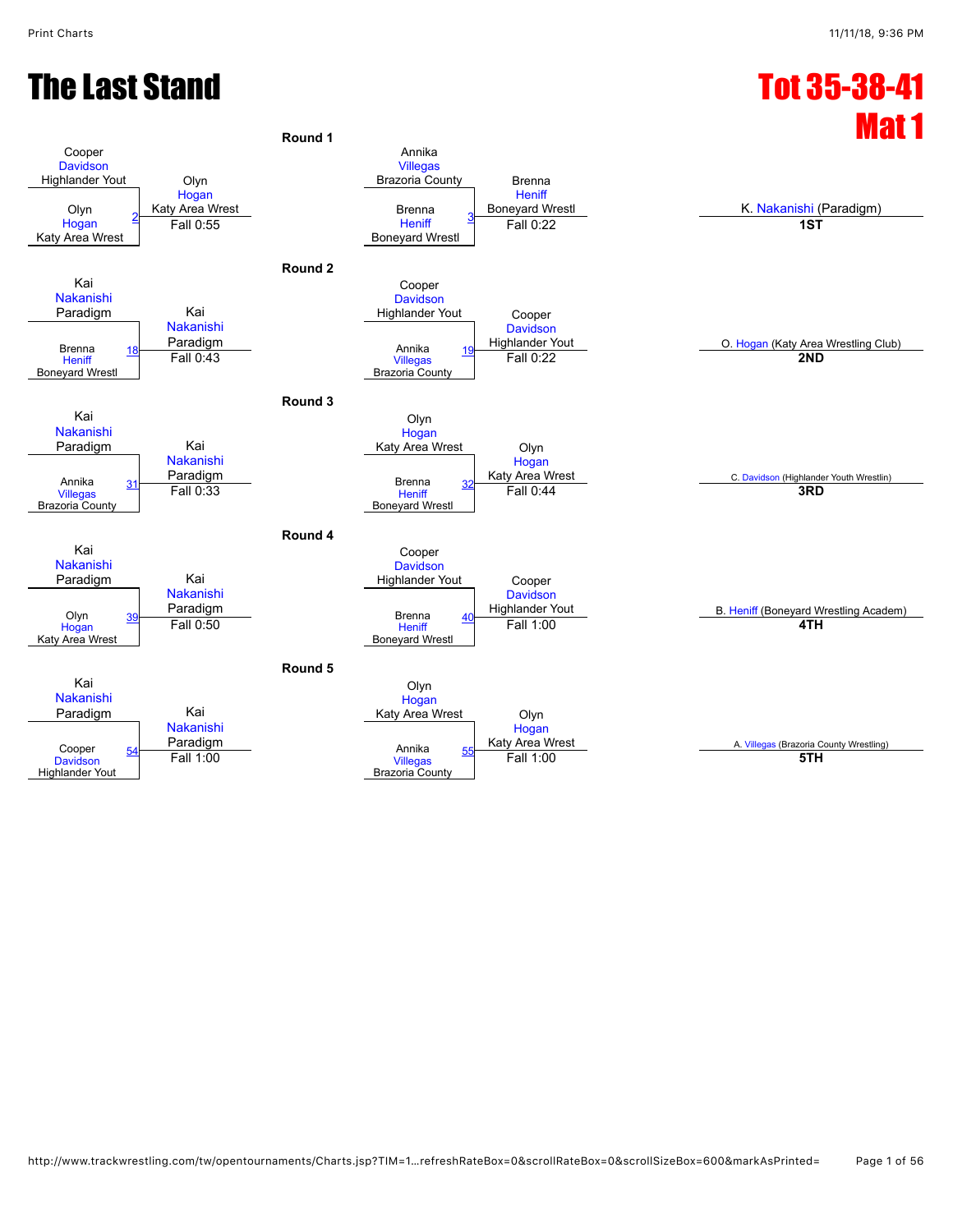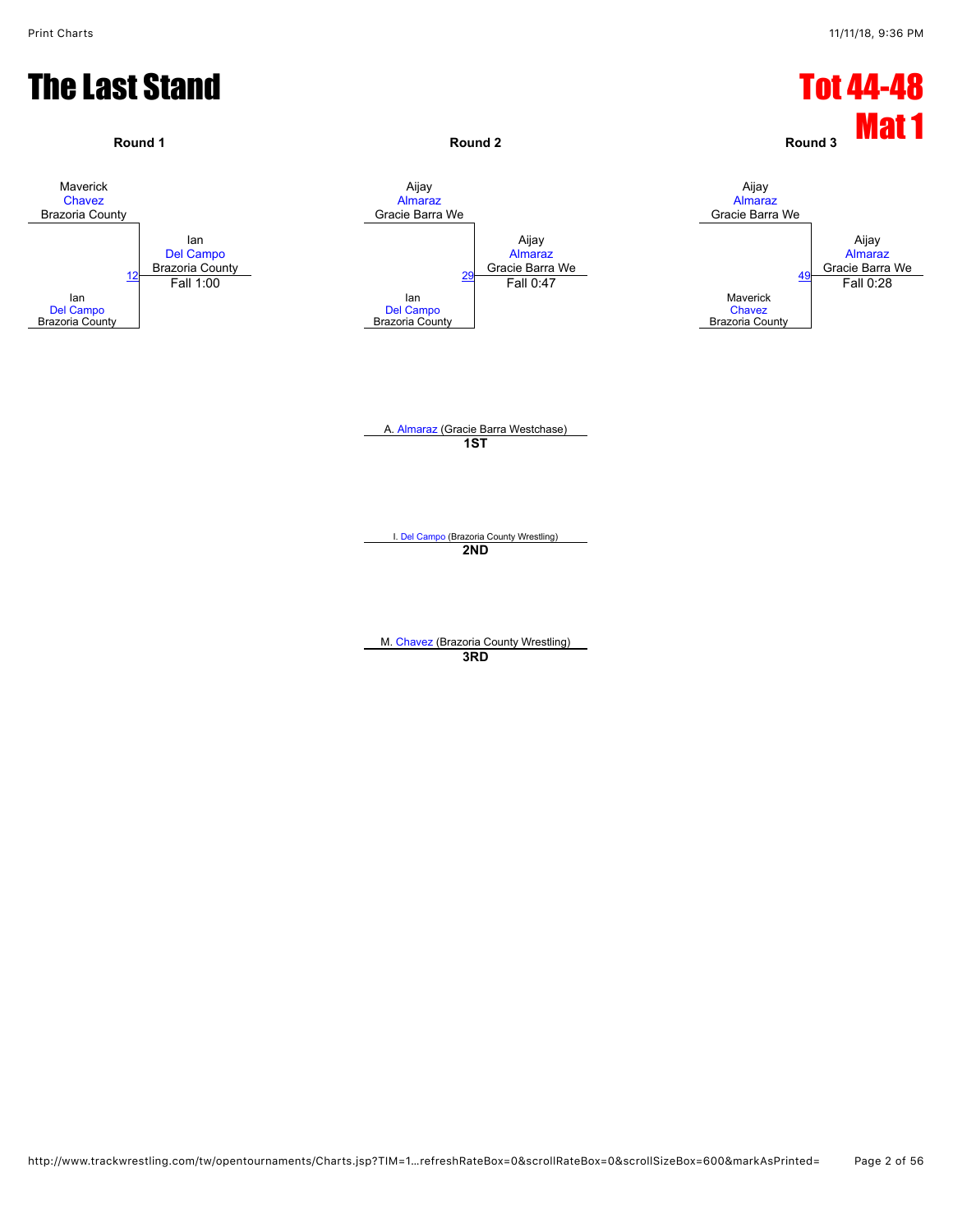#### The Last Stand D1 38-42



G. [Hernandez](javascript:viewProfile(896293132)) (Brazoria County Wrestling) **4TH**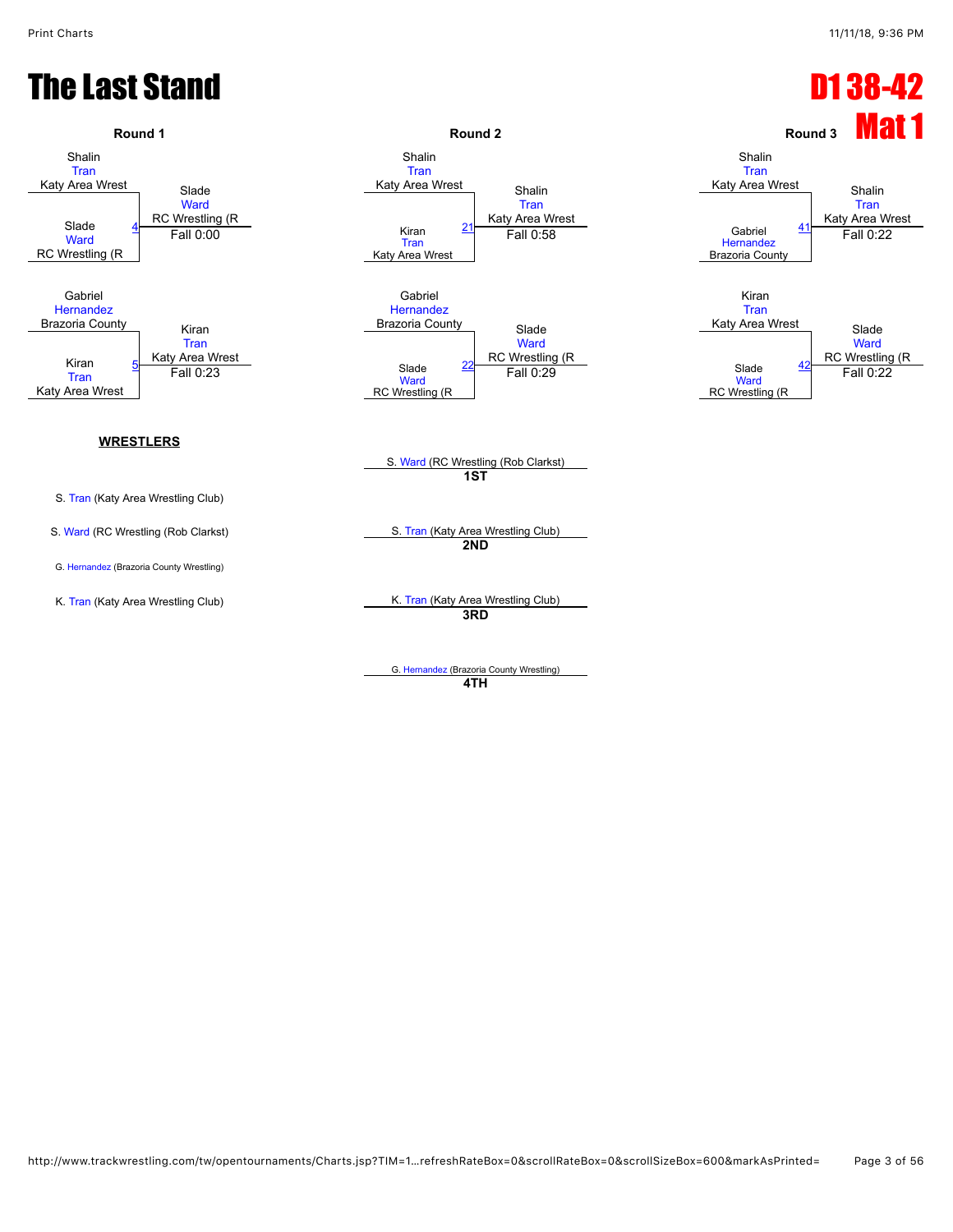

I. [Allen](javascript:viewProfile(896751132)) (Spring Klein Wrestling Cl) **4TH**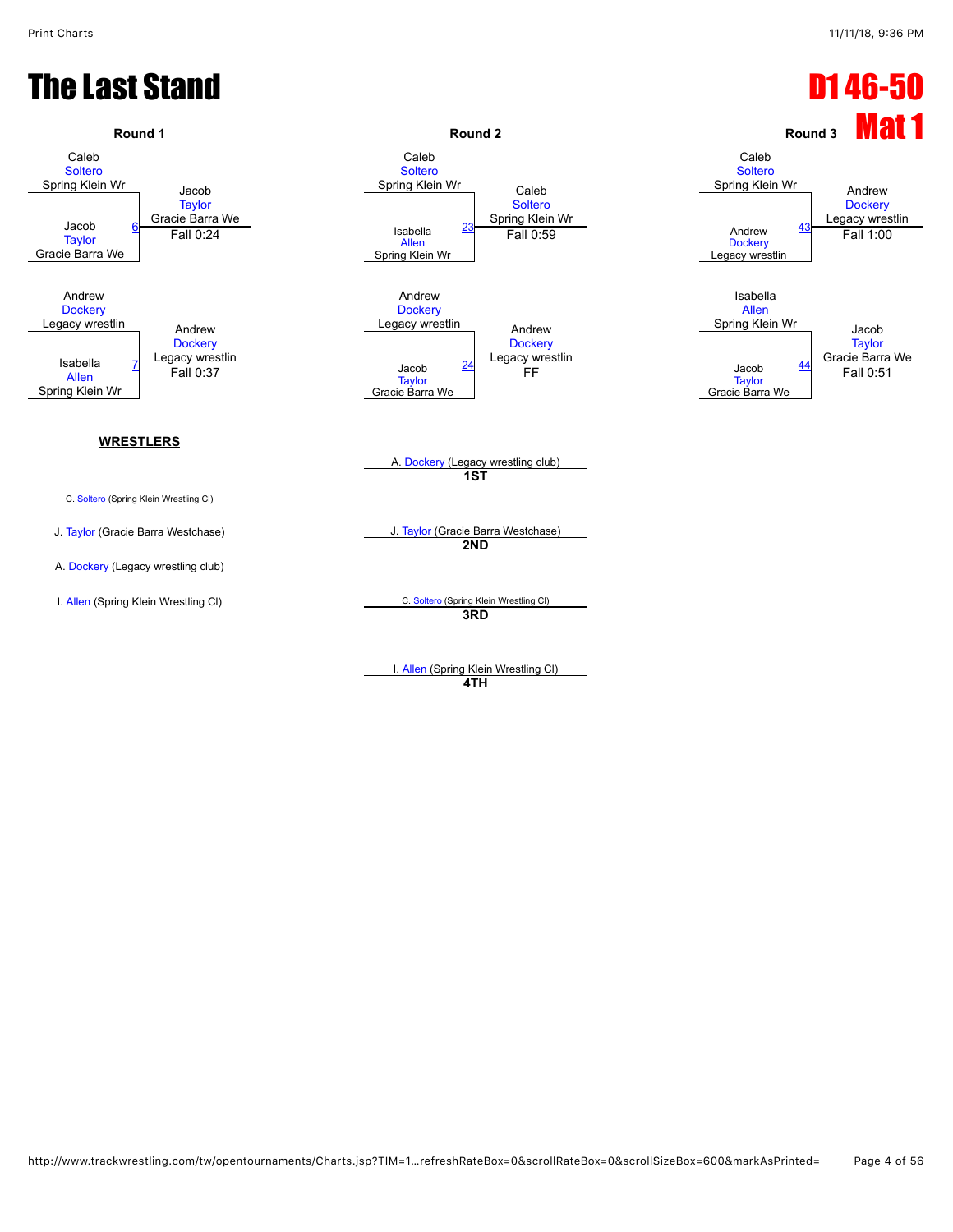#### **The Last Stand D1 55**

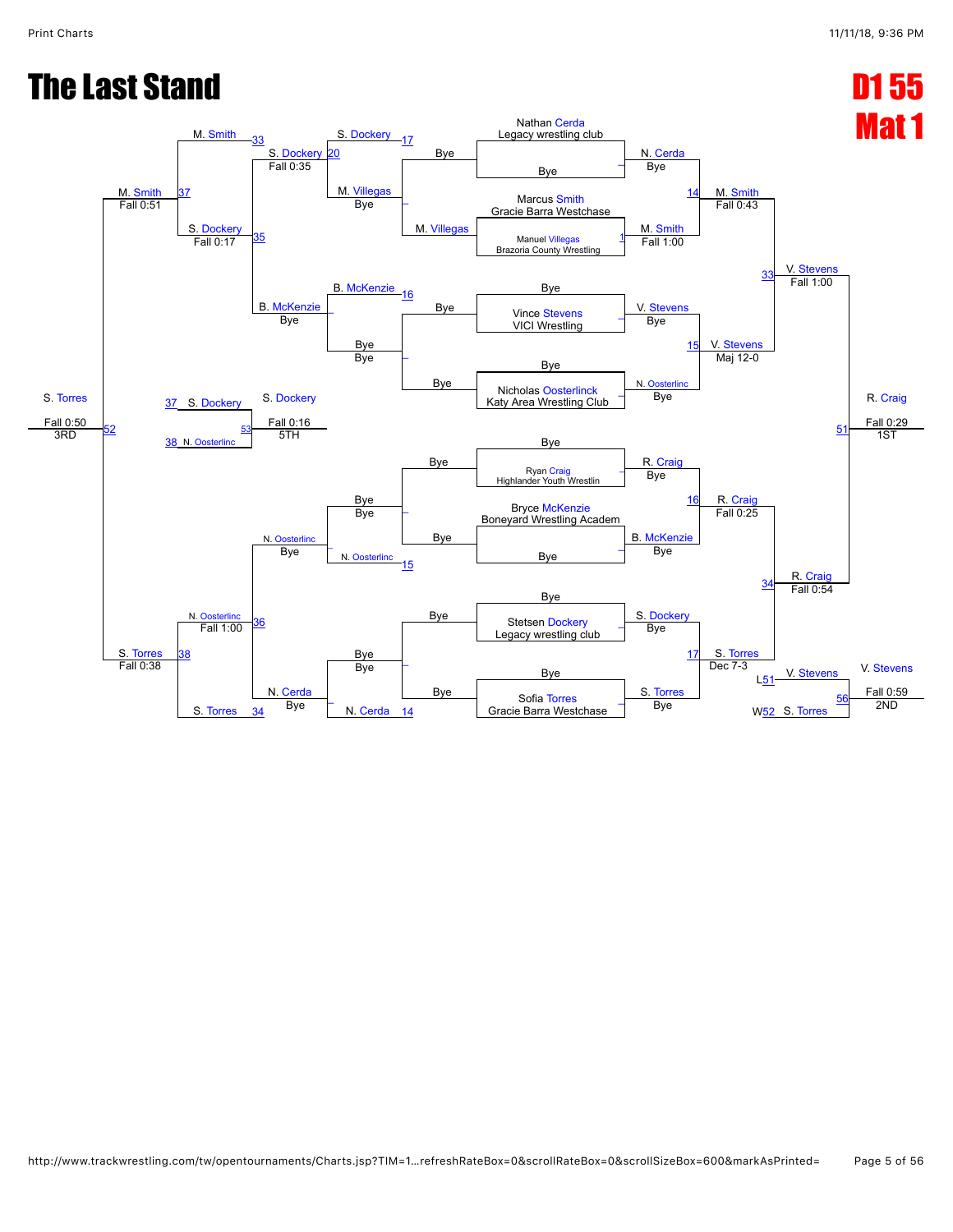#### **The Last Stand D1 60**



B. [Pitts](javascript:viewProfile(1778871096)) (Brazoria County Wrestling) **4TH**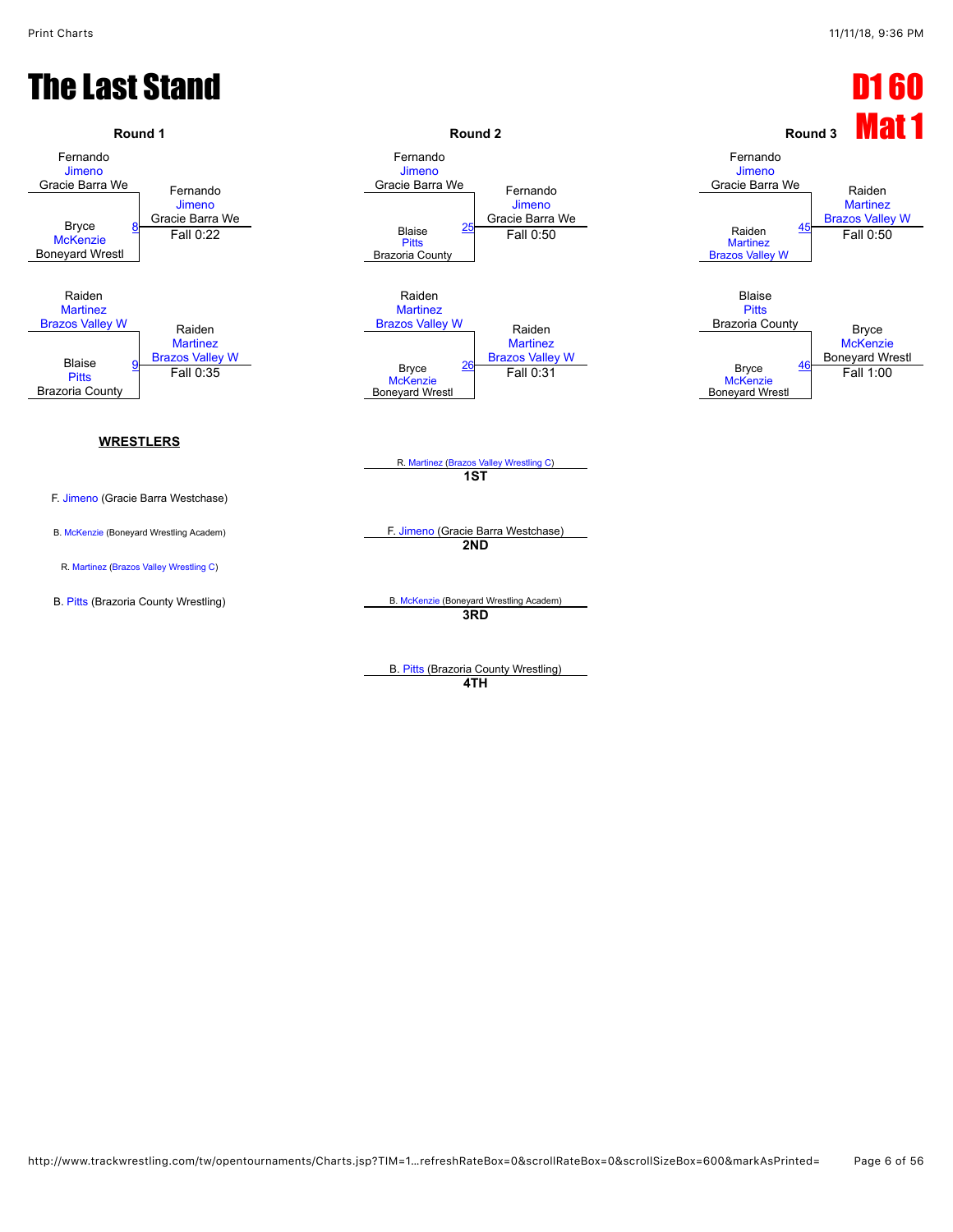![](_page_6_Figure_2.jpeg)

**3RD**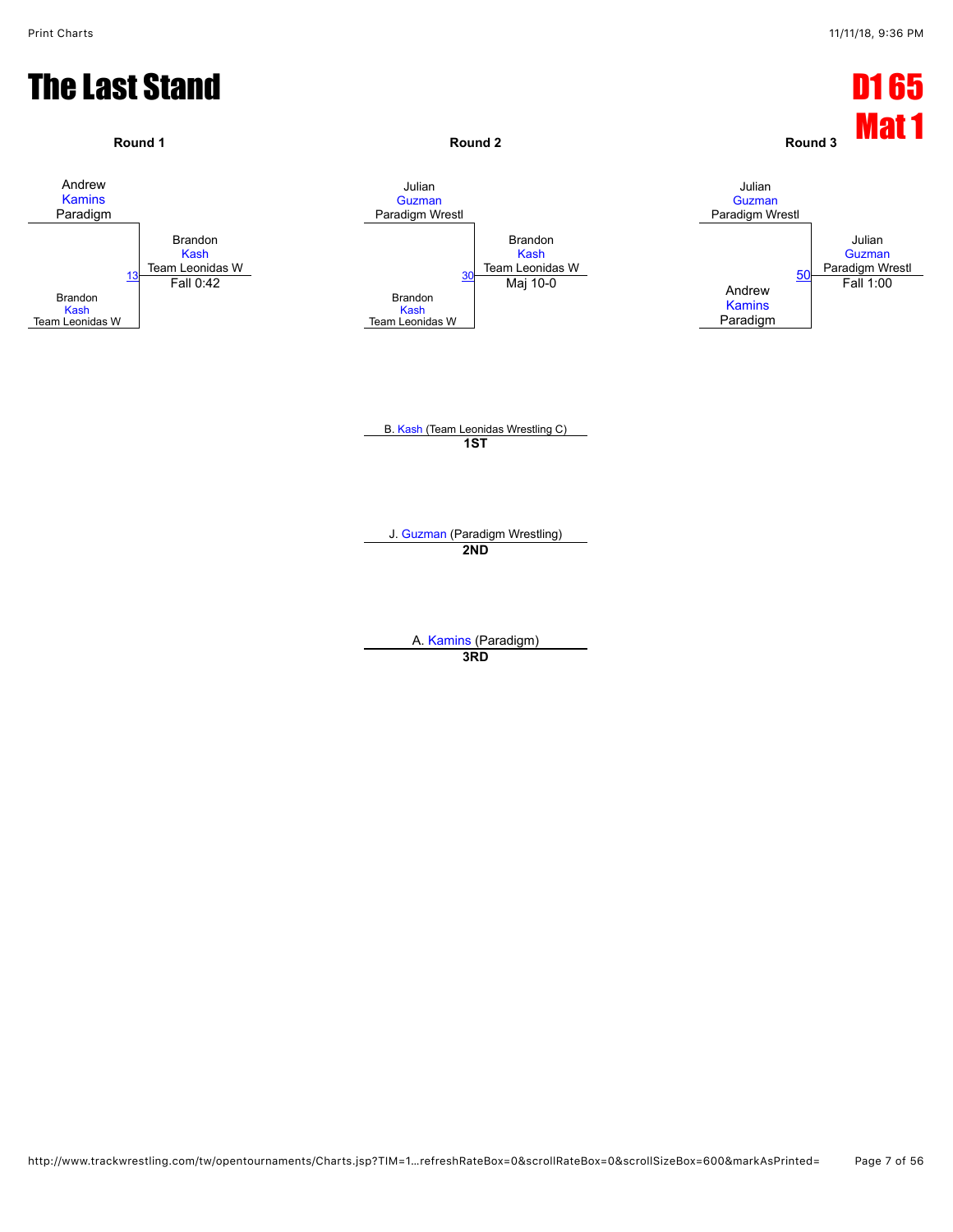![](_page_7_Figure_2.jpeg)

N. [Kloiber](javascript:viewProfile(1641629096)) (Katy Area Wrestling Club) **4TH**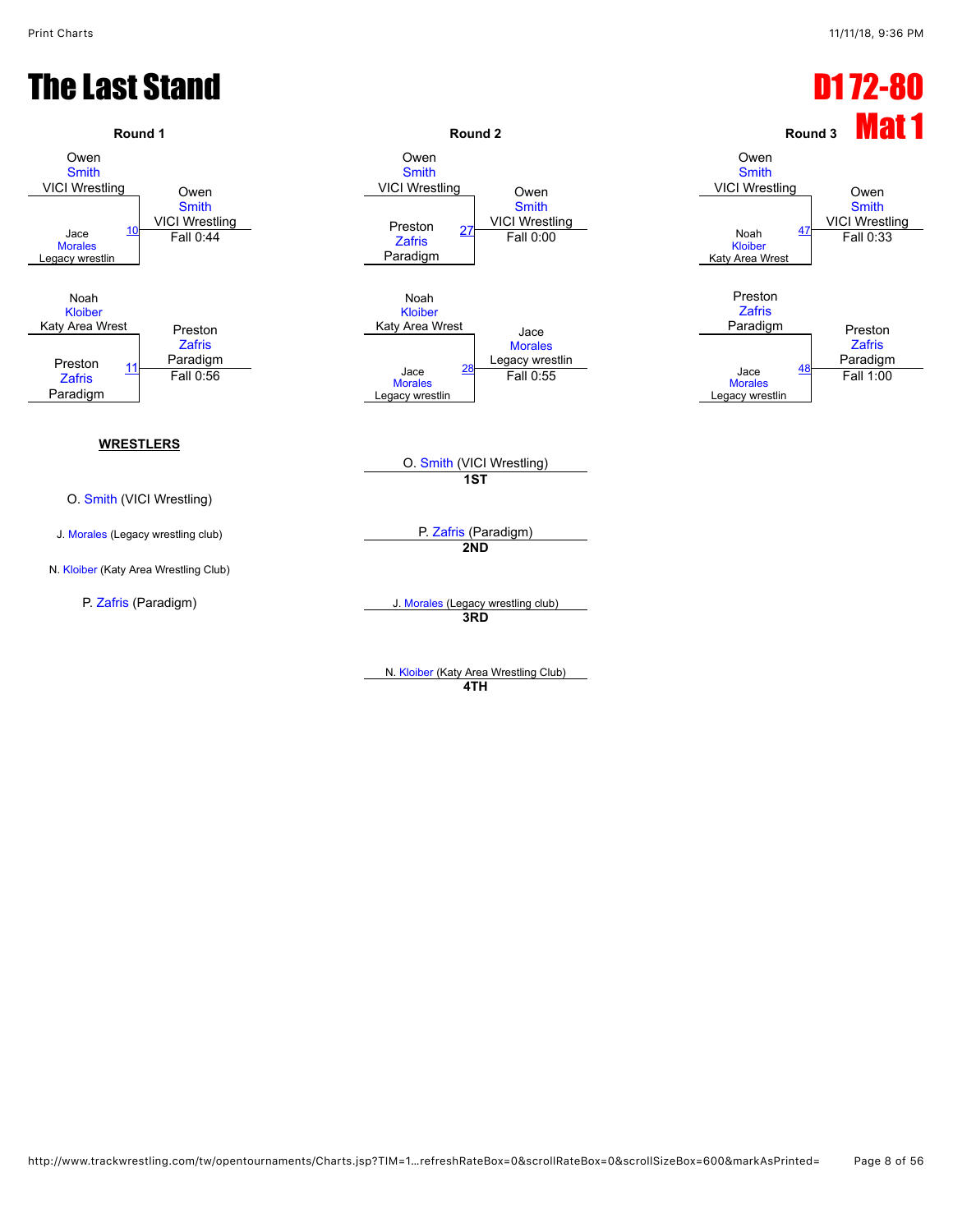#### The Last Stand D2 49

![](_page_8_Figure_3.jpeg)

C. [Aubrey](javascript:viewProfile(1803683096)) ([Brazos Valley Wrestling C\)](javascript:viewClub(16280009)) **4TH**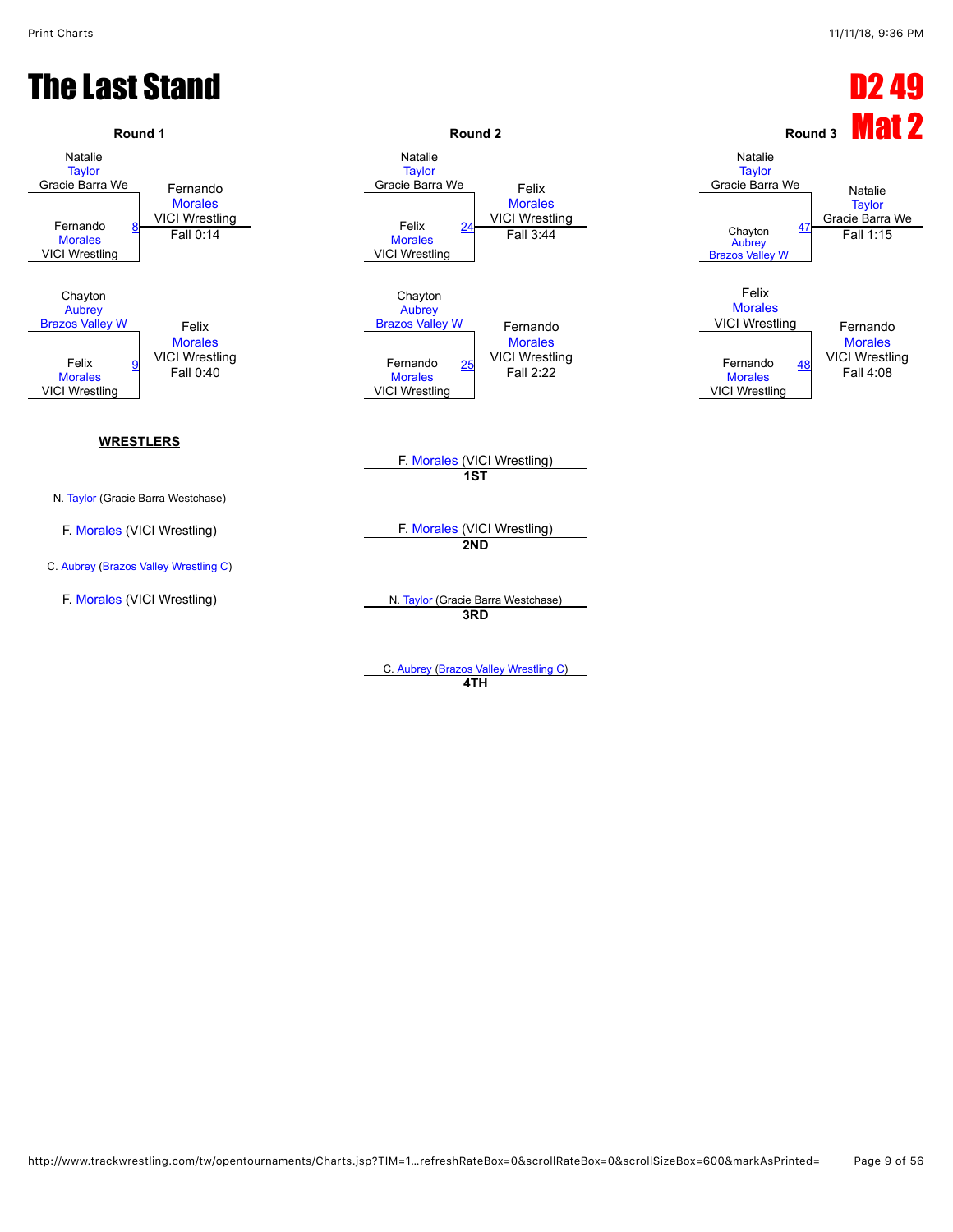![](_page_9_Figure_2.jpeg)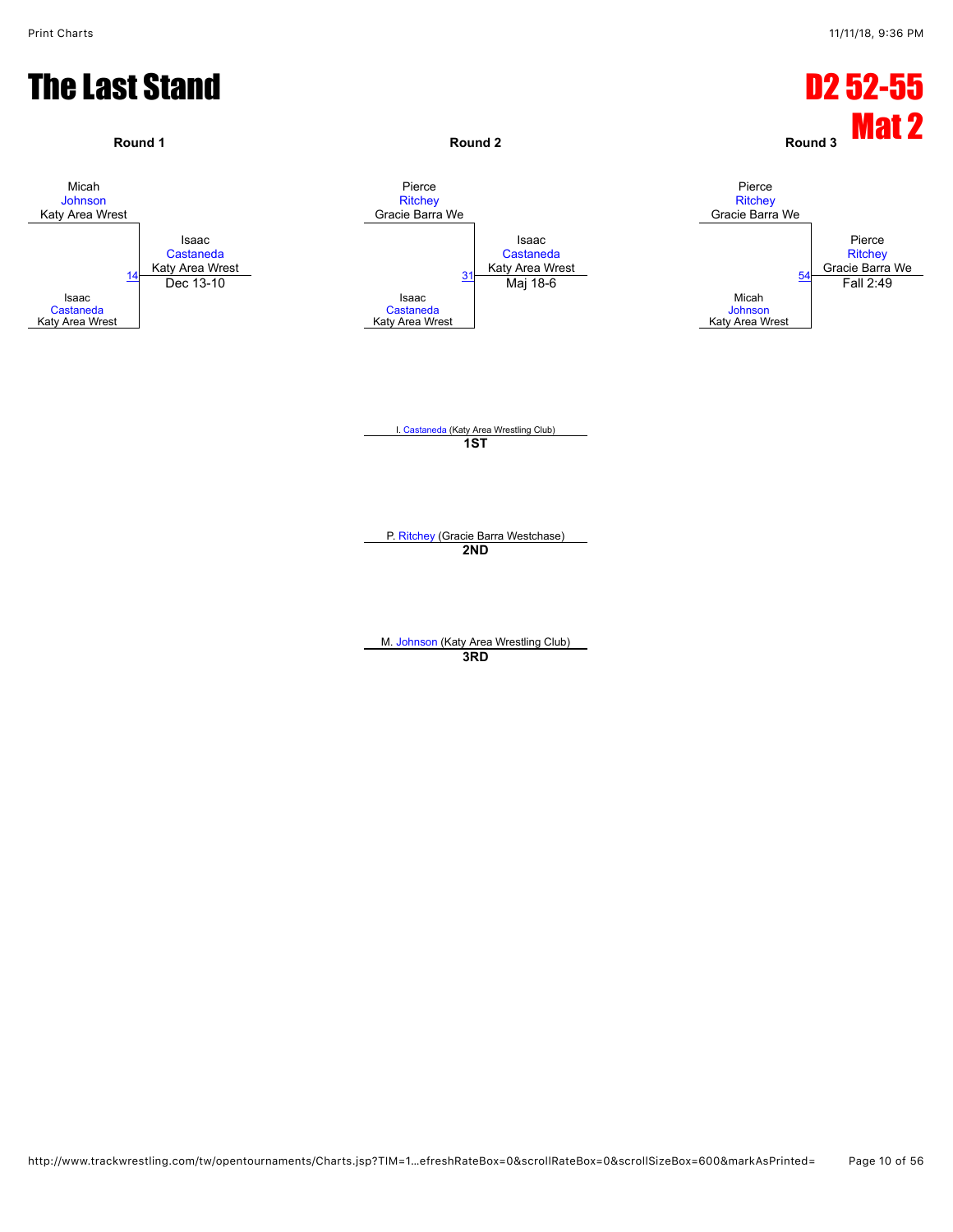#### The Last Stand D2 58

![](_page_10_Figure_3.jpeg)

M. [Villegas](javascript:viewProfile(1791042096)) (Brazoria County Wrestling) **4TH**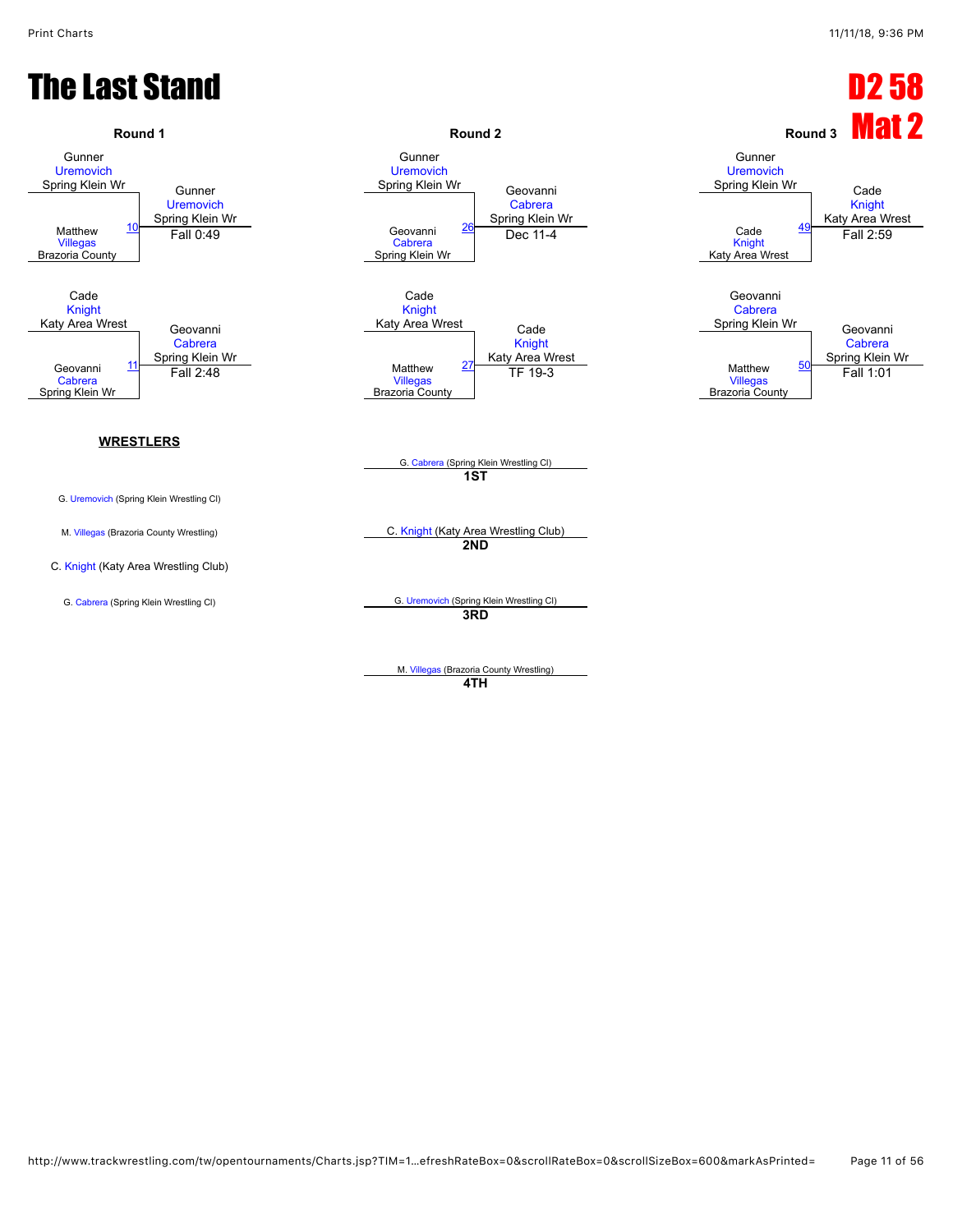![](_page_11_Figure_2.jpeg)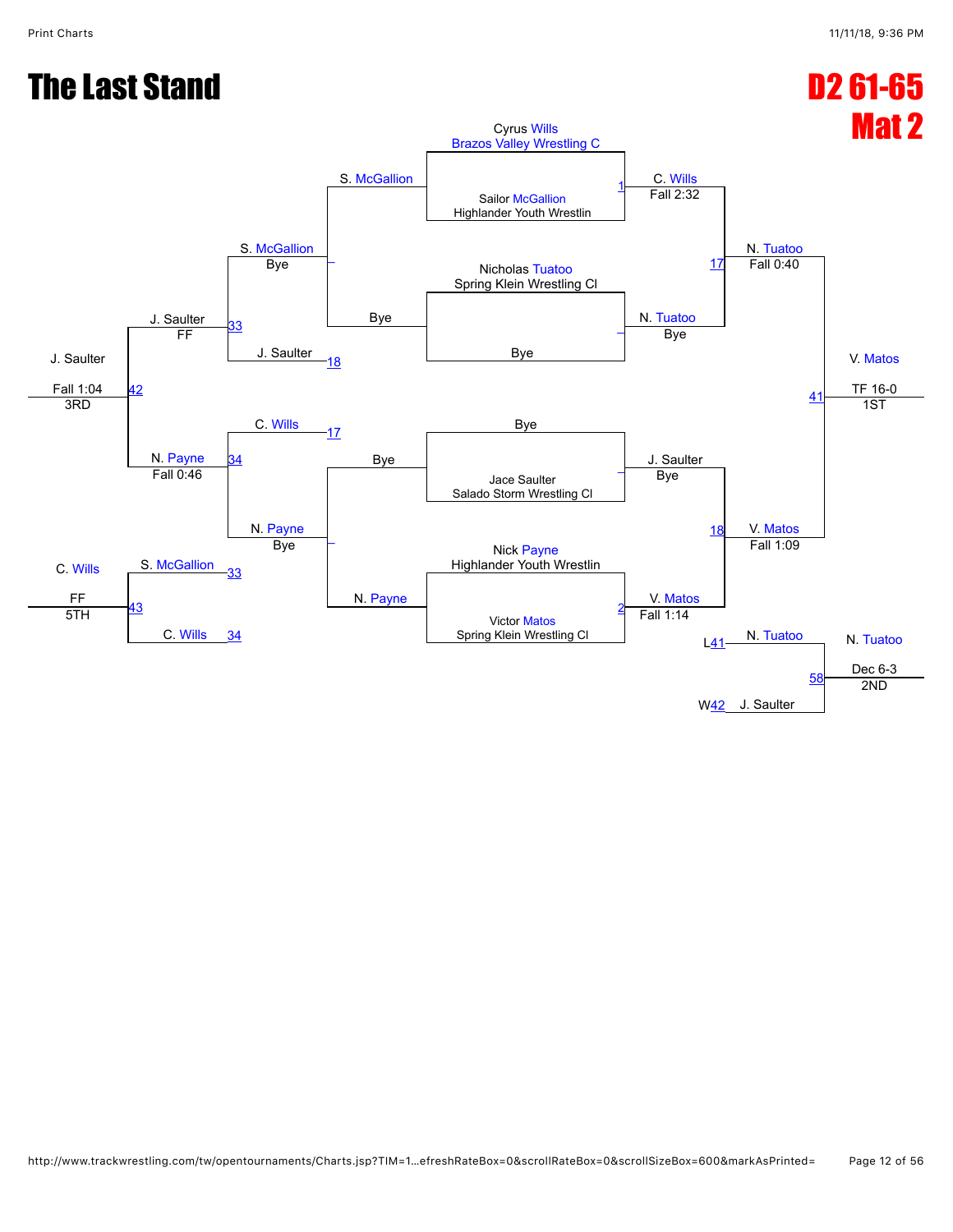#### The Last Stand D2 70 Mat 2 C. [Turner](javascript:viewProfile(1790686096)) Dec 4-0 C. [Turner](javascript:viewProfile(1790686096)) C. [Turner](javascript:viewProfile(1790686096)) Bye Dylan [Corning](javascript:viewProfile(581607096)) Team Leonidas Wrestling C D. [Corning](javascript:viewProfile(581607096)) S. [Taylor](javascript:viewProfile(1552820009)) S. [Taylor](javascript:viewProfile(1552820009)) Fall 0:59 Bye [\\_](javascript:openBoutSheet(1,)  $\overline{\phantom{a}}$ C. [Turner](javascript:viewProfile(1790686096)) Bye Sammy [Taylor](javascript:viewProfile(1552820009)) Gracie Barra Westchase Bye S. [Taylor](javascript:viewProfile(1552820009)) [19](javascript:openBoutSheet(5,) Fall 1:30 [35](javascript:openBoutSheet(9,) G. [Heasley](javascript:viewProfile(2199123)) Charles [Turner](javascript:viewProfile(1790686096)) Paradigm Wrestling [3](javascript:openBoutSheet(2,) [45](javascript:openBoutSheet(12,) FF [20](javascript:openBoutSheet(7,) Dec 9-6 [44](javascript:openBoutSheet(11,) D. [Corning](javascript:viewProfile(581607096)) Ty [Bowser](javascript:viewProfile(442440096)) Sulphur Jr Storm Wrestlin 3RD M. [Smith](javascript:viewProfile(1555901096)) [19](javascript:openBoutSheet(5,) M. [Smith](javascript:viewProfile(1555901096)) T. [Bowser](javascript:viewProfile(442440096)) 1ST [36](javascript:openBoutSheet(10,) Michael [Smith](javascript:viewProfile(1555901096)) Gracie Barra Westchase [4](javascript:openBoutSheet(3,) D. [Corning](javascript:viewProfile(581607096)) FF SV-1 6-4  $M.$  [Smith](javascript:viewProfile(1555901096))  $21$ J. [Hoover](javascript:viewProfile(1803756096)) Maj 12-2 [20](javascript:openBoutSheet(7,) T. [Bowser](javascript:viewProfile(442440096)) G. [Heasley](javascript:viewProfile(2199123)) George [Heasley](javascript:viewProfile(2199123)) Gracie Barra Westchase [35](javascript:openBoutSheet(9,) Dec 8-4 G. [Heasley](javascript:viewProfile(2199123)) FF  $\frac{46}{5}$  $\frac{46}{5}$  $\frac{46}{5}$ D. [Corning](javascript:viewProfile(581607096)) [36](javascript:openBoutSheet(10,) John [Hoover](javascript:viewProfile(1803756096)) [Brazos Valley Wrestling C](javascript:viewClub(16280009)) [5](javascript:openBoutSheet(4,) T. [Bowser](javascript:viewProfile(442440096)) T. Bowser Fall 2:13 5TH Fall 0:48 L[44](javascript:openBoutSheet(11,) W<u>45</u> C. [Turner](javascript:viewProfile(1790686096)) [59](javascript:openBoutSheet(14,) 2ND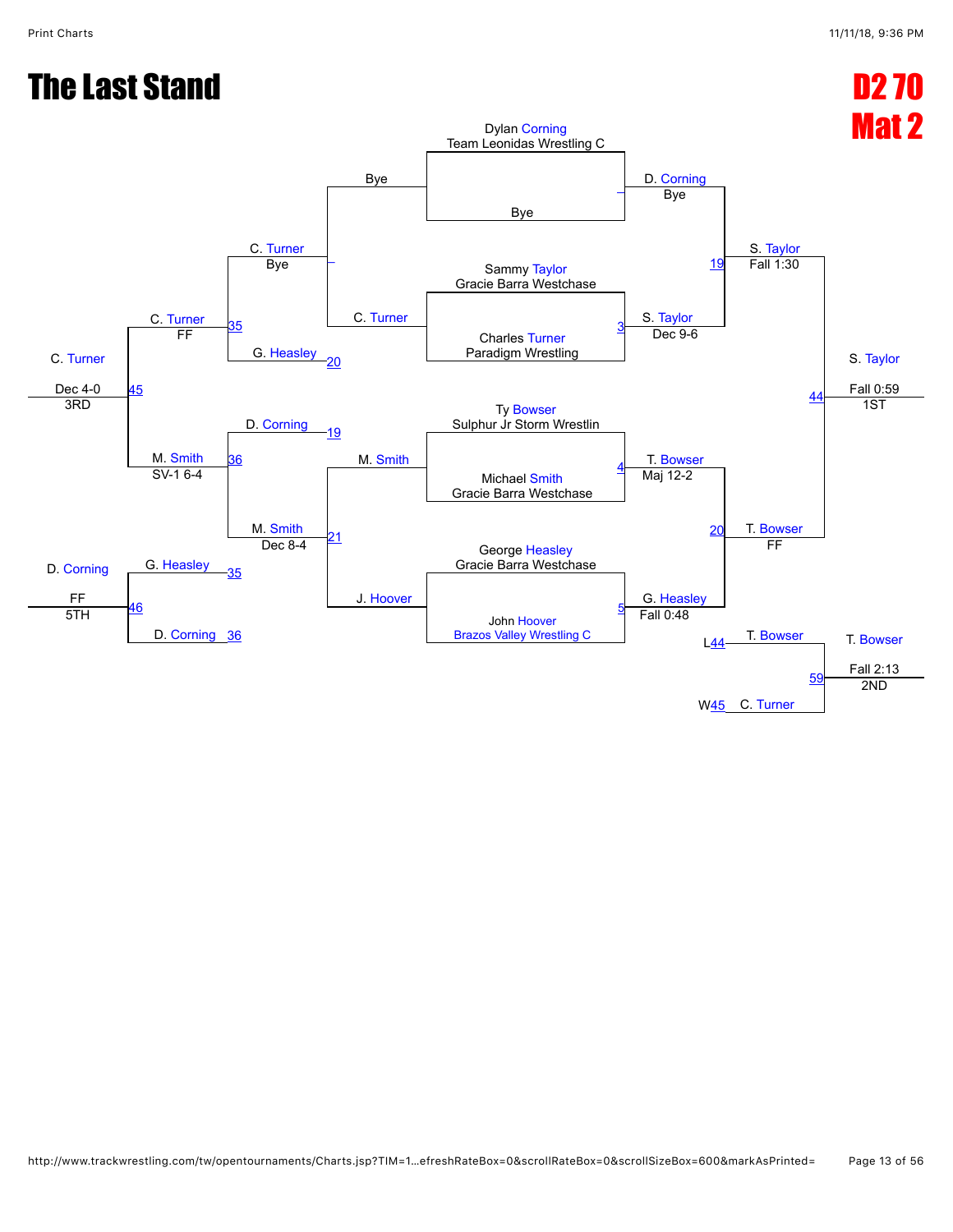![](_page_13_Figure_2.jpeg)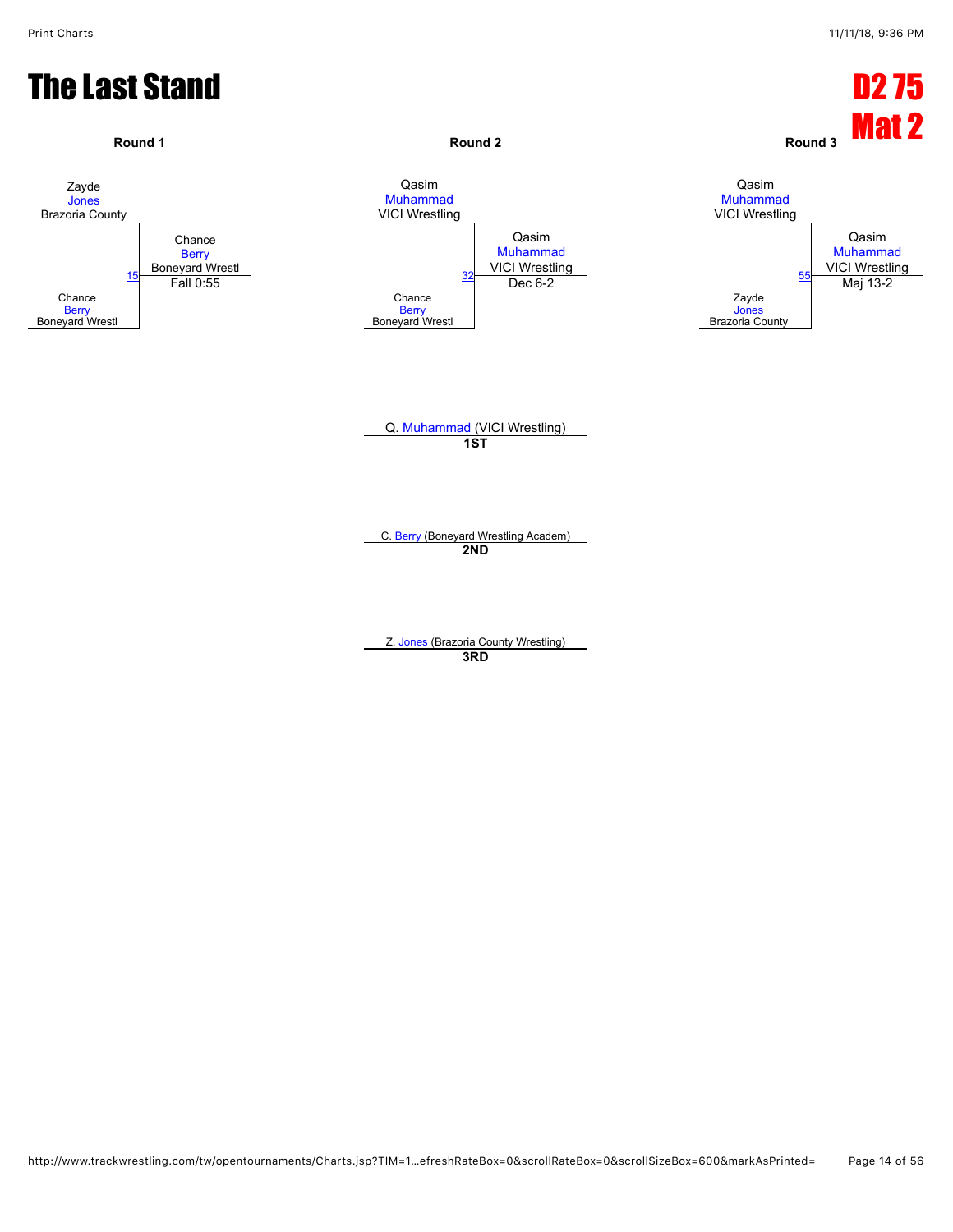#### The Last Stand D2 83

![](_page_14_Figure_2.jpeg)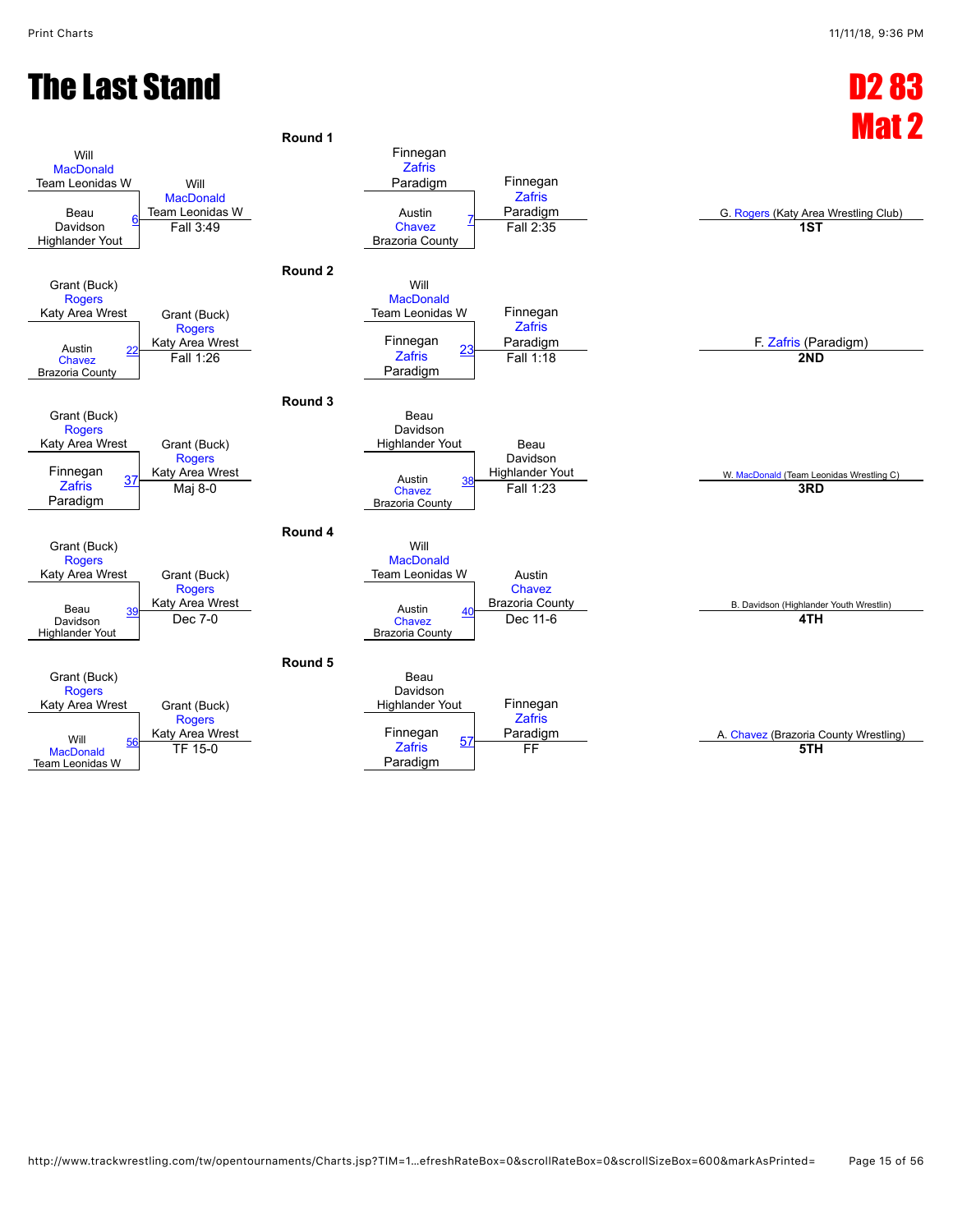#### The Last Stand D2 92

![](_page_15_Figure_3.jpeg)

**4TH**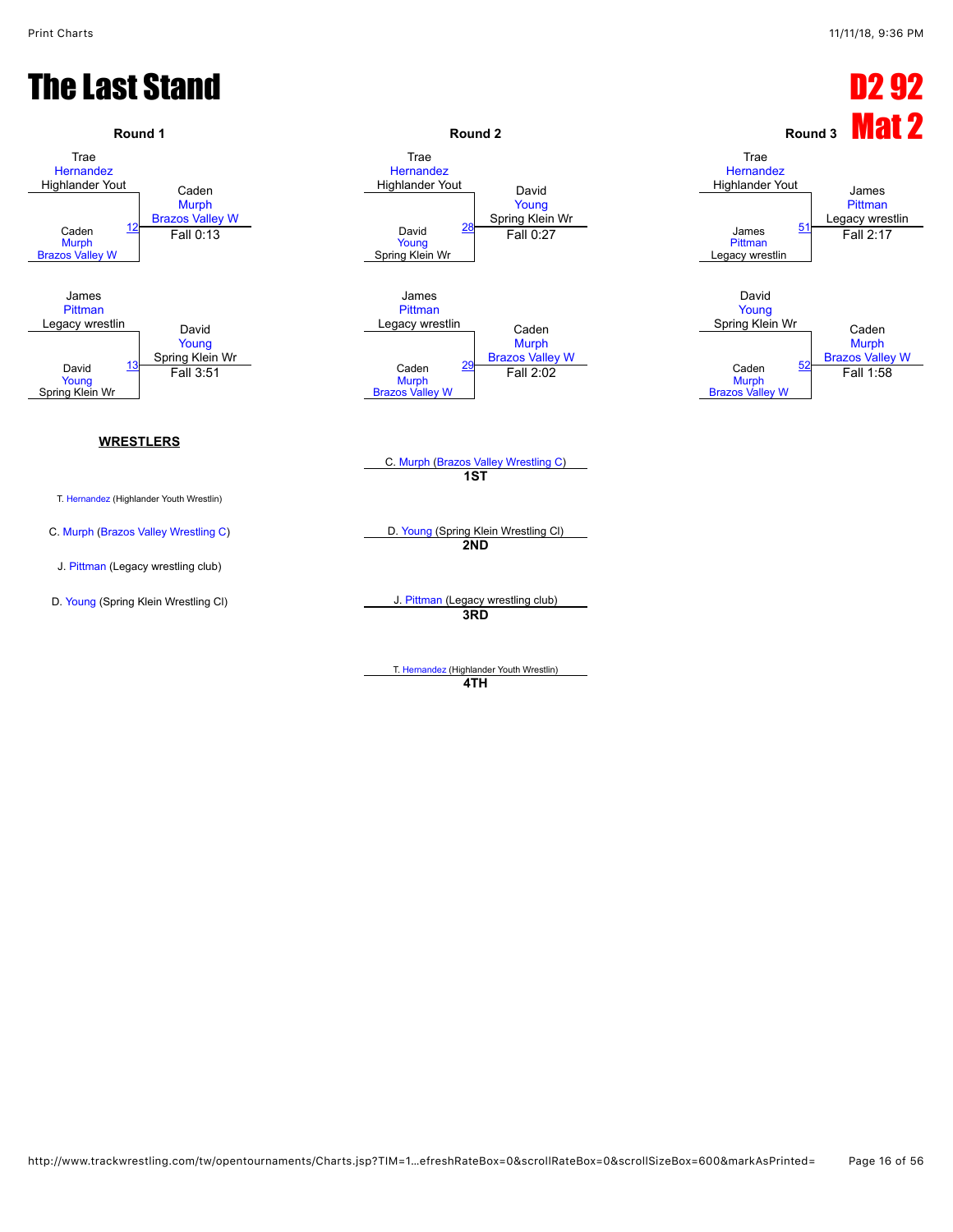![](_page_16_Figure_2.jpeg)

A. [Perez](javascript:viewProfile(920729132)) (RC Wrestling (Rob Clarkst) **2ND**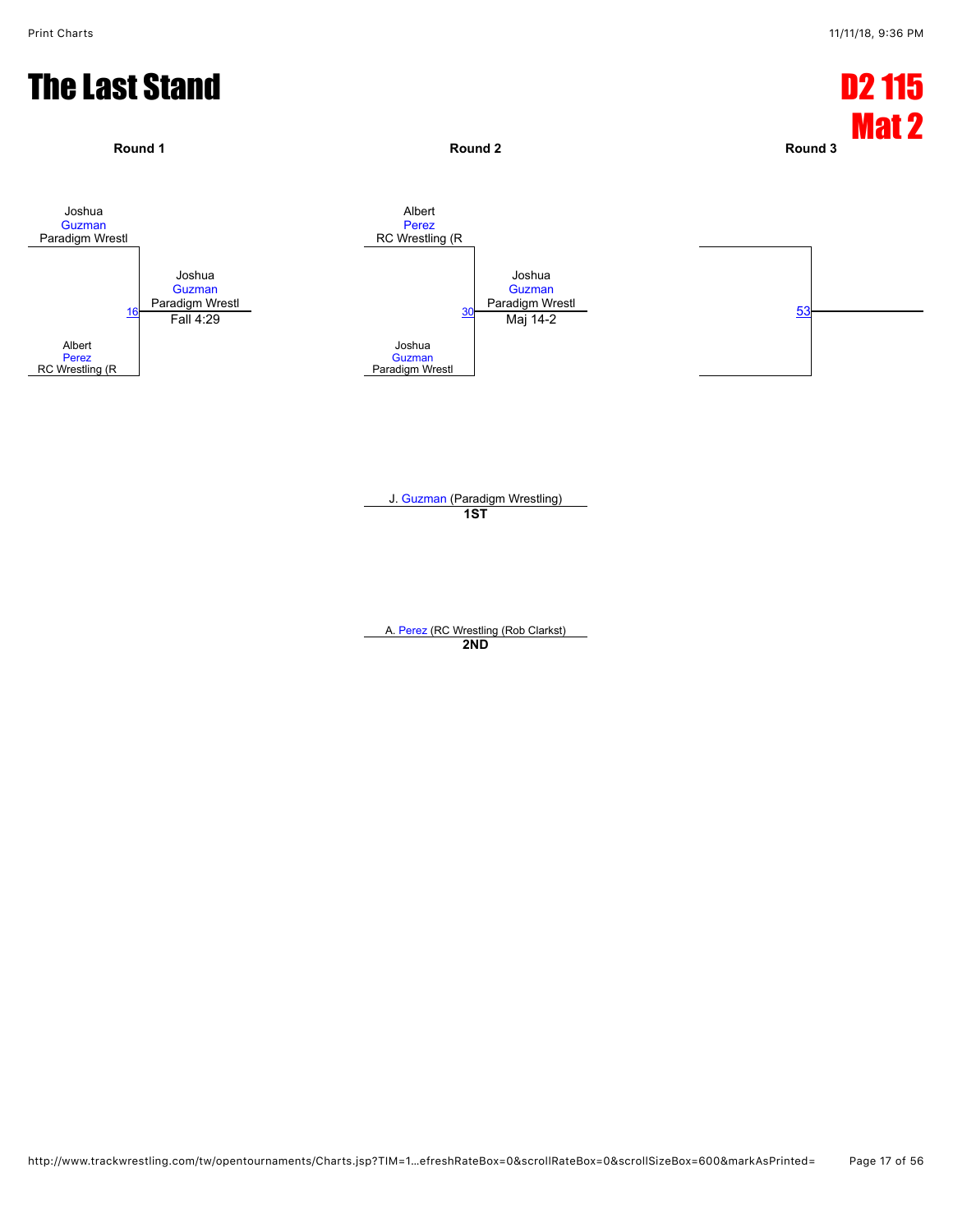#### **The Last Stand D3 60**

![](_page_17_Figure_3.jpeg)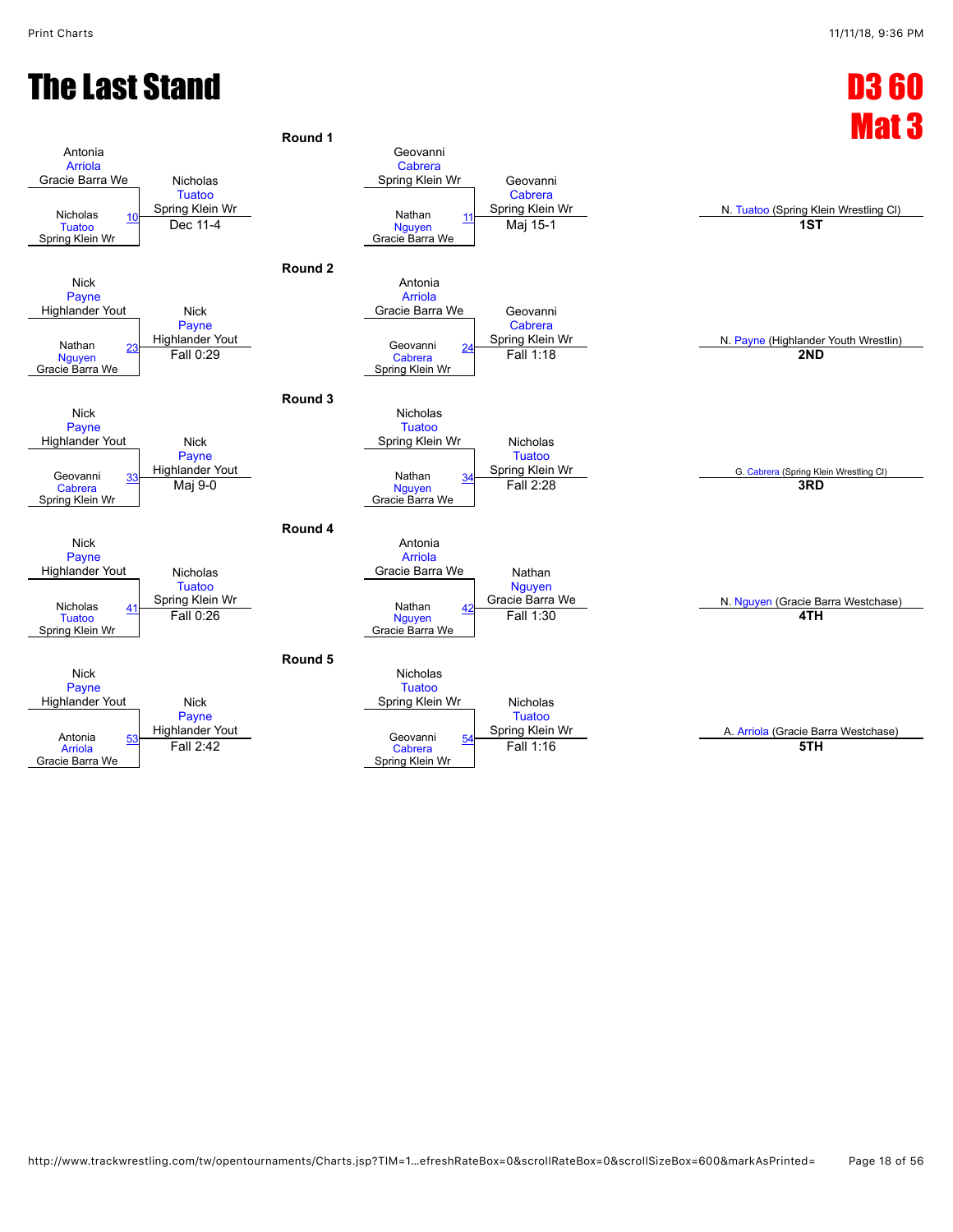![](_page_18_Figure_2.jpeg)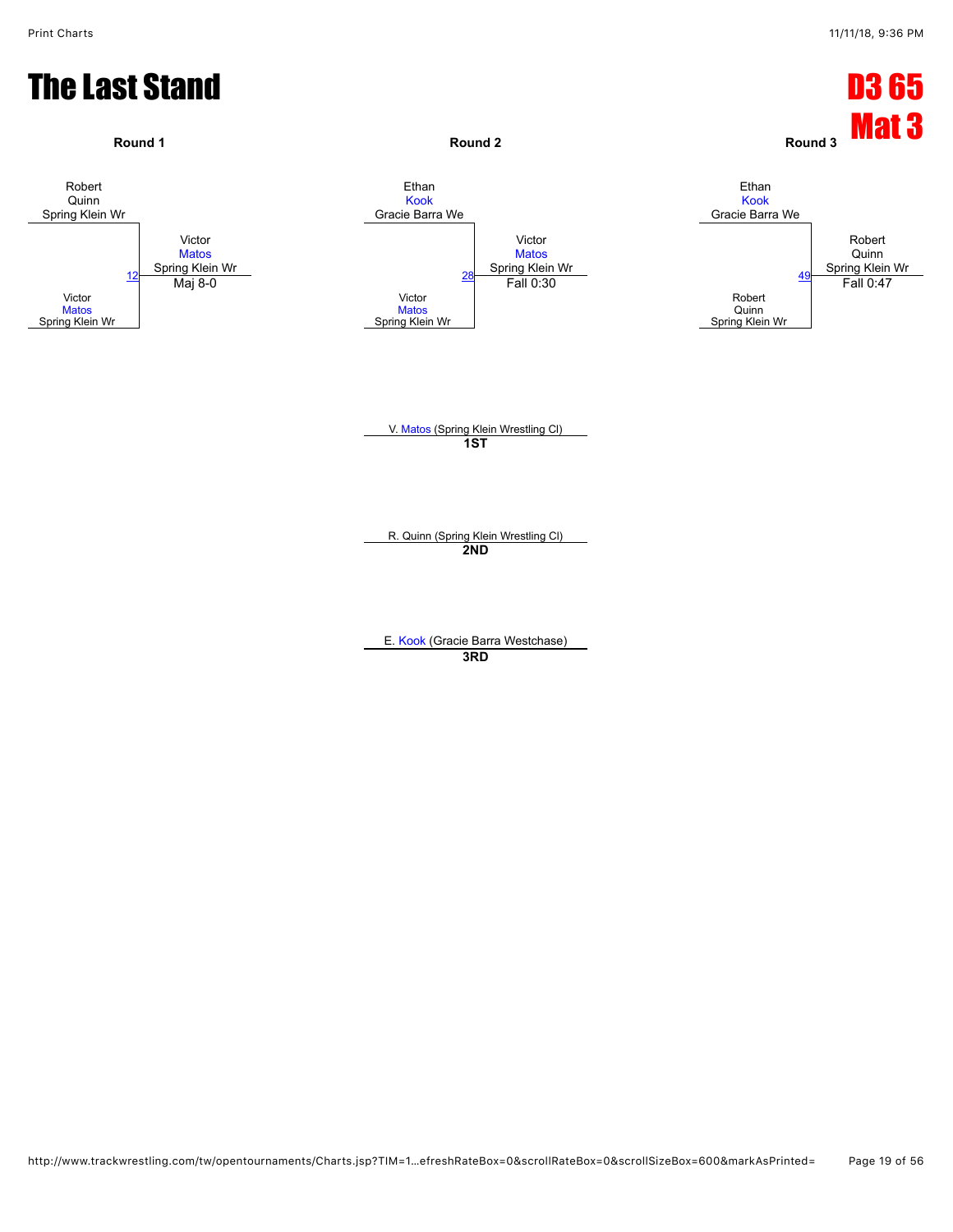#### **The Last Stand D3 70** Mat 3 T. [Bayer](javascript:viewProfile(1161512096)) Maj 12-3 B. [Foster](javascript:viewProfile(1553700096)) B. [Foster](javascript:viewProfile(1553700096)) B. [Foster](javascript:viewProfile(1553700096)) Aiden [Heniff](javascript:viewProfile(1167944096)) Boneyard Wrestling Academ A. [Heniff](javascript:viewProfile(1167944096)) A. [Heniff](javascript:viewProfile(1167944096)) A. [Almaraz](javascript:viewProfile(1892218096)) Fall 0:43 Blake [Foster](javascript:viewProfile(1553700096)) VICI Wrestling [4](javascript:openBoutSheet(1,)  $\overline{\phantom{a}}$ Bye Fall 0:18 Bye Bye D. [Clay](javascript:viewProfile(1035522009)) [17](javascript:openBoutSheet(5,) Fall 0:50 ١g L. [Rios](javascript:viewProfile(1560274009)) Dylan [Clay](javascript:viewProfile(1035522009)) Team Leonidas Wrestling C [\\_](javascript:openBoutSheet(2,) [44](javascript:openBoutSheet(12,) Maj 12-4 [18](javascript:openBoutSheet(7,) Bye [43](javascript:openBoutSheet(11,)  $D.$  [Clay](javascript:viewProfile(1035522009))  $A$   $7$  Bye 3RD T. [Bayer](javascript:viewProfile(1161512096)) [17](javascript:openBoutSheet(5,) Bye L. [Rios](javascript:viewProfile(1560274009)) 1ST [30](javascript:openBoutSheet(10,) Luca [Rios](javascript:viewProfile(1560274009)) Boneyard Wrestling Academ [\\_](javascript:openBoutSheet(3,) L. [Rios](javascript:viewProfile(1560274009)) FF Dec 6-2 T. [Bayer](javascript:viewProfile(1161512096)) [\\_](javascript:openBoutSheet(8,) T. [Bayer](javascript:viewProfile(1161512096)) Bye [18](javascript:openBoutSheet(7,) A. [Almaraz](javascript:viewProfile(1892218096)) L. [Rios](javascript:viewProfile(1560274009)) Tucker [Bayer](javascript:viewProfile(1161512096)) **Spring Klein Wrestling Cl** [29](javascript:openBoutSheet(9,) Bye A. [Almaraz](javascript:viewProfile(1892218096)) Fall 0:55 [45](javascript:openBoutSheet(13,) D. [Clay](javascript:viewProfile(1035522009)) Athen [Almaraz](javascript:viewProfile(1892218096)) Gracie Barra Westchase [5](javascript:openBoutSheet(4,) A. [Heniff](javascript:viewProfile(1167944096)) A. Heniff Fall 0:23 5TH [30](javascript:openBoutSheet(10,) Fall 1:15  $L<sub>43</sub>$  $L<sub>43</sub>$  $L<sub>43</sub>$ T. [Bayer](javascript:viewProfile(1161512096)) [55](javascript:openBoutSheet(14,) W[44](javascript:openBoutSheet(12,) 2ND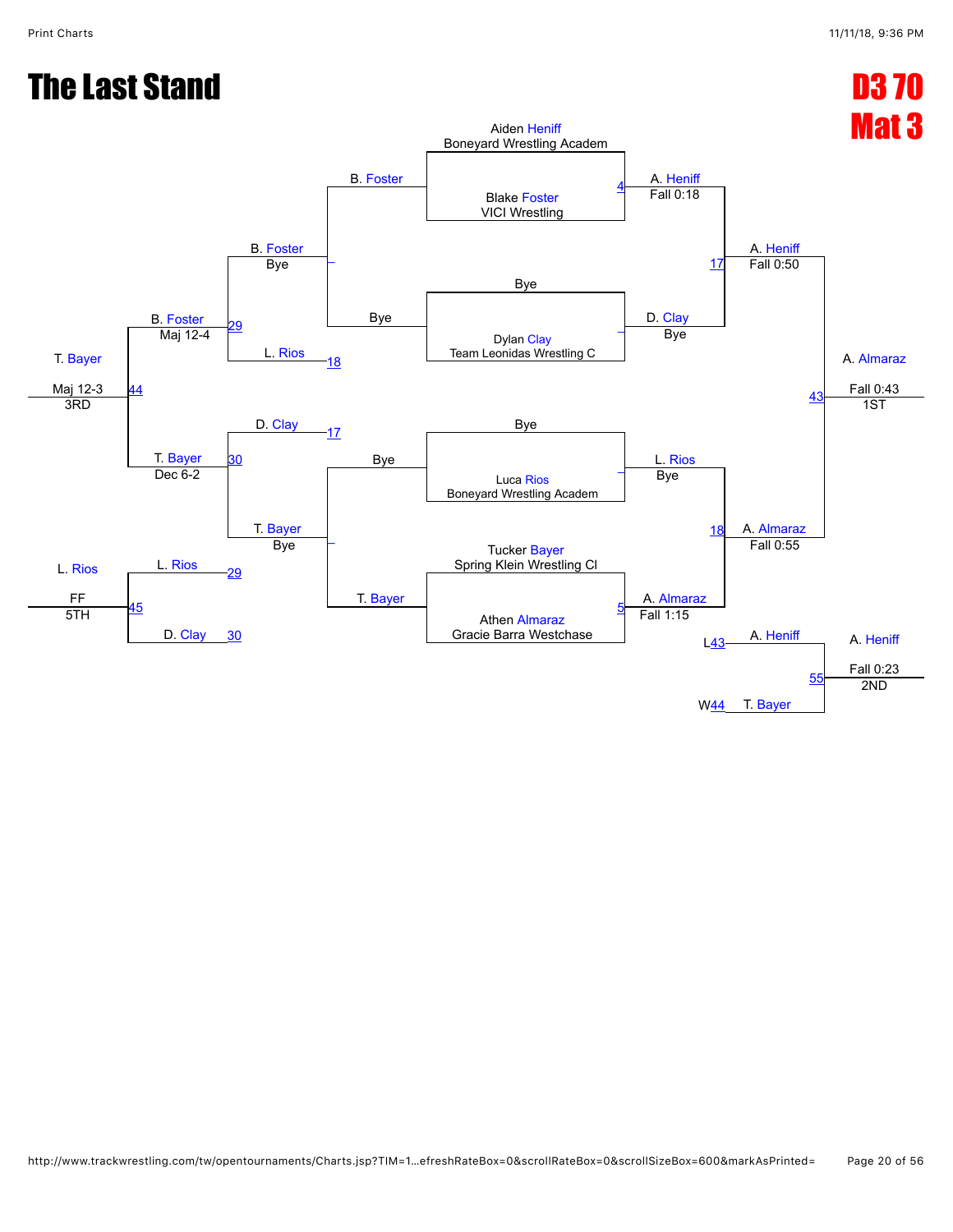#### The Last Stand D3 75

![](_page_20_Figure_3.jpeg)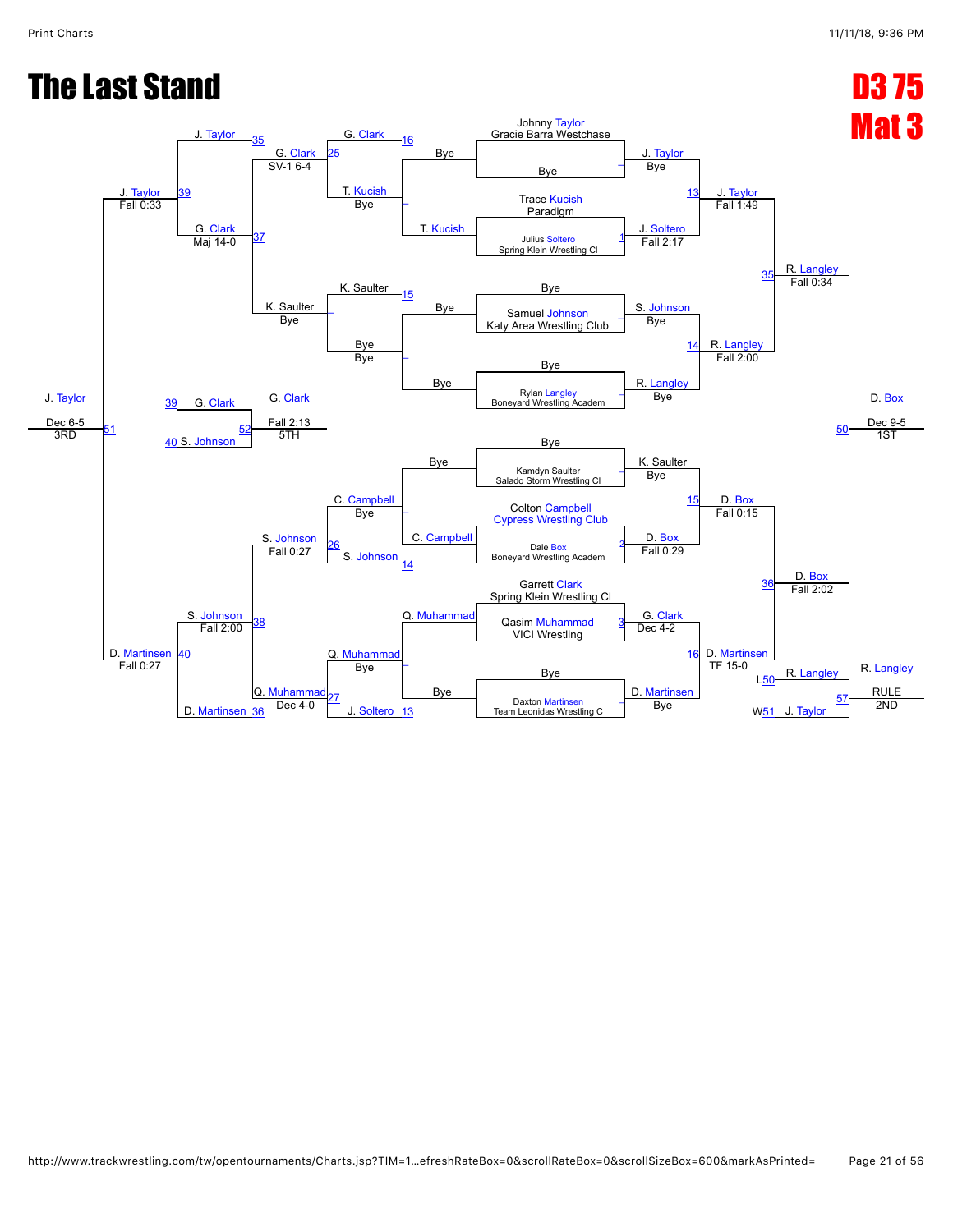![](_page_21_Figure_2.jpeg)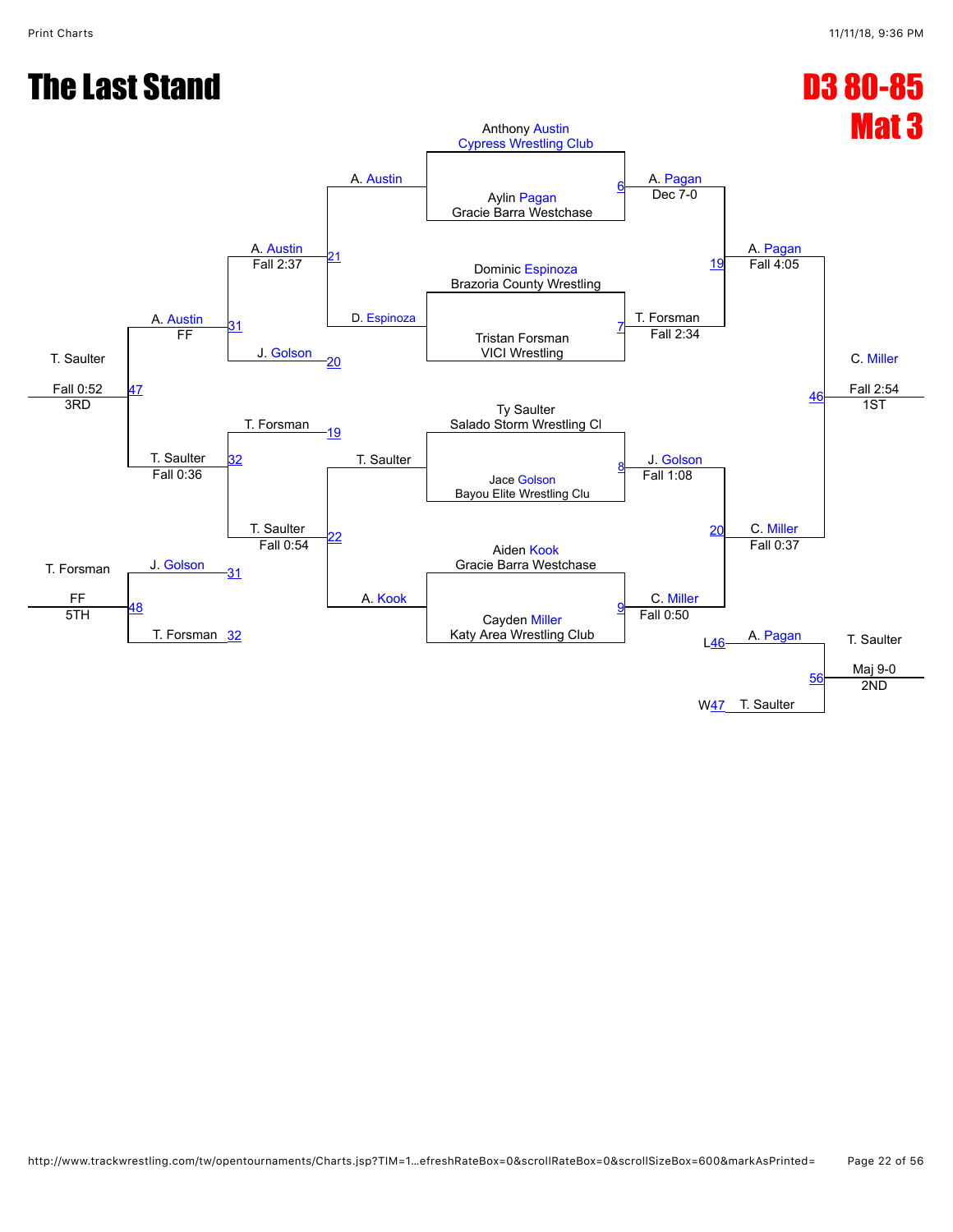![](_page_22_Figure_2.jpeg)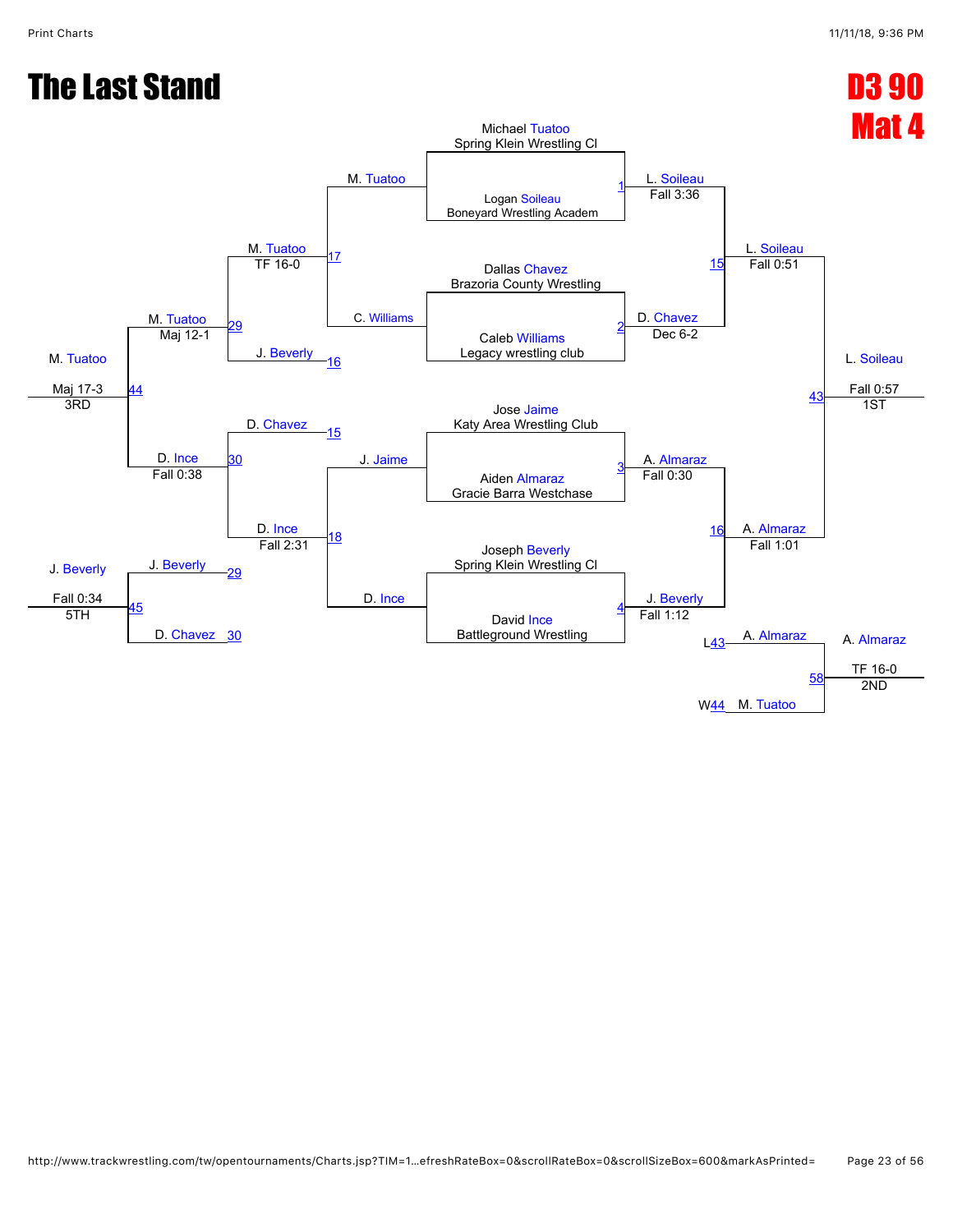#### The Last Stand D3 95-100

![](_page_23_Figure_2.jpeg)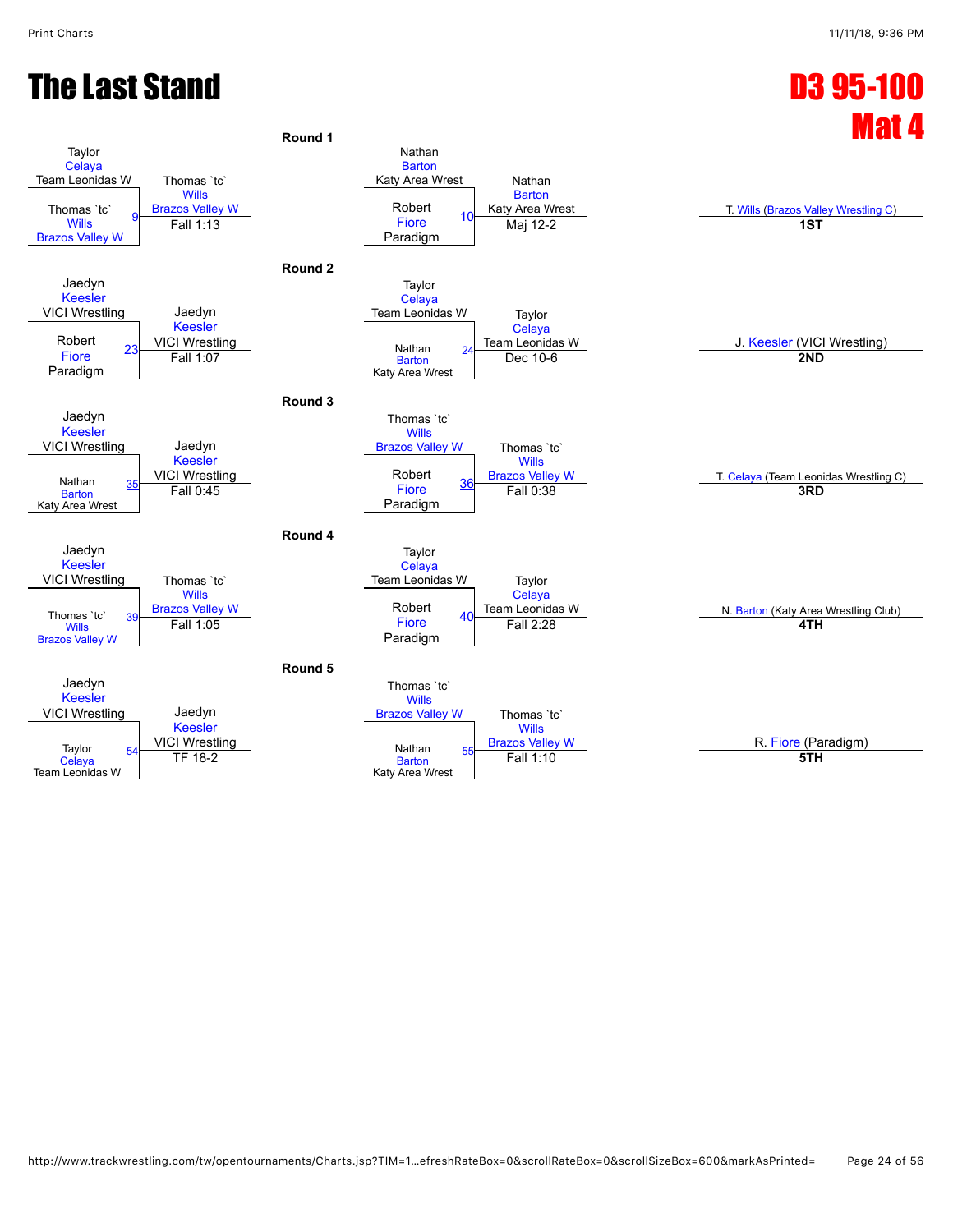![](_page_24_Figure_2.jpeg)

J. [Humphries](javascript:viewProfile(37457096)) [\(Brazos Valley Wrestling C](javascript:viewClub(16280009))) **4TH**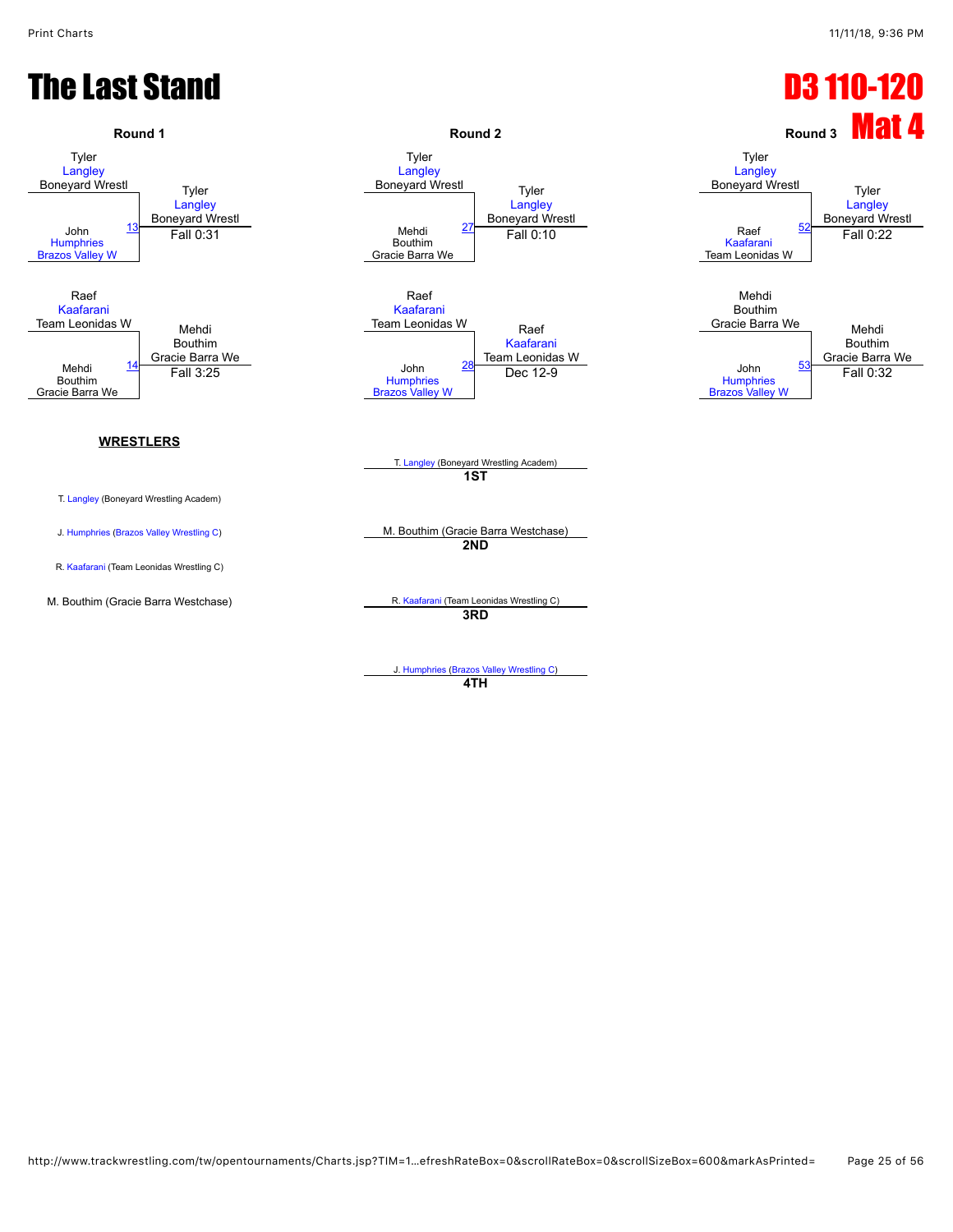#### The Last Stand D4 70-75-80

![](_page_25_Figure_3.jpeg)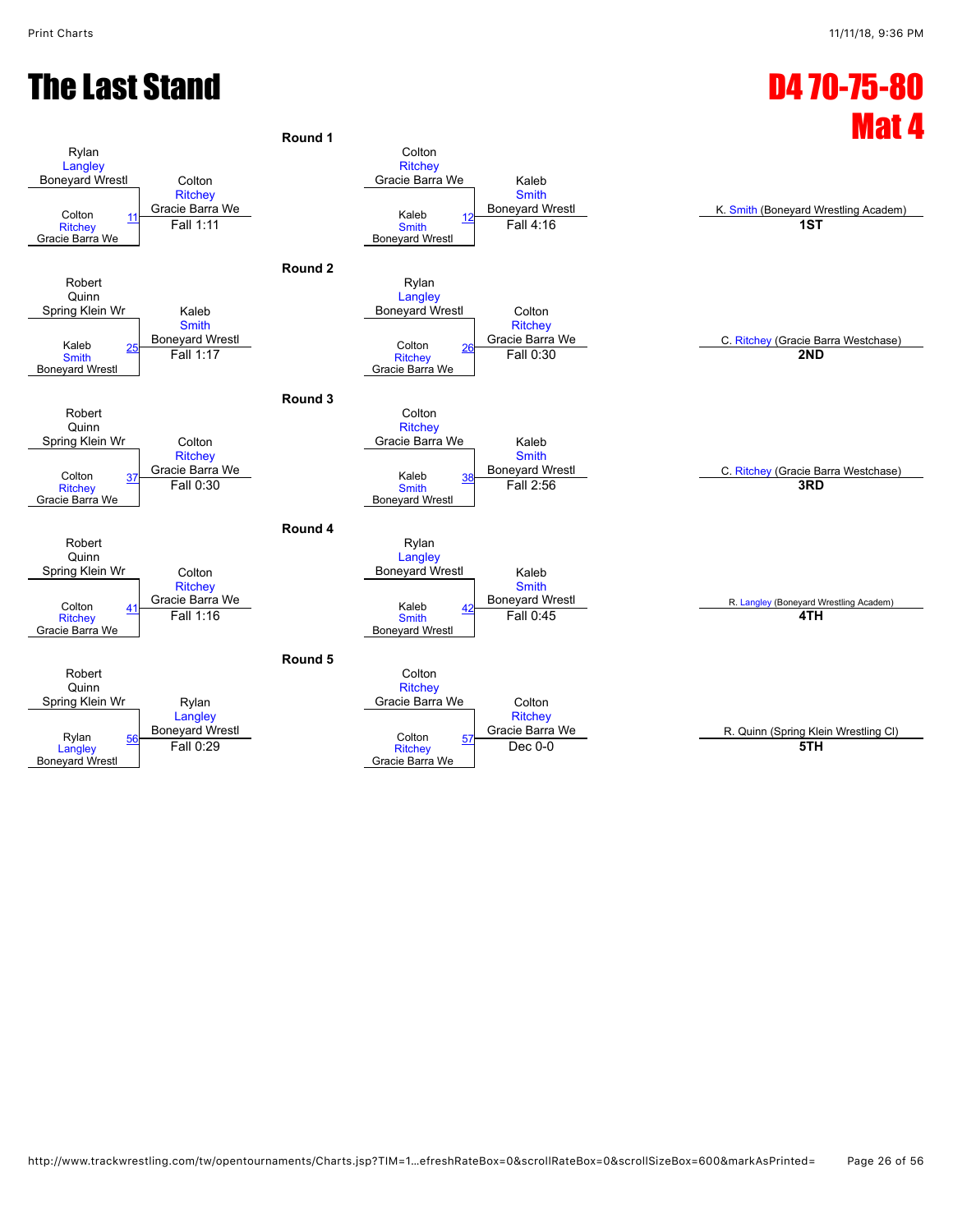![](_page_26_Figure_2.jpeg)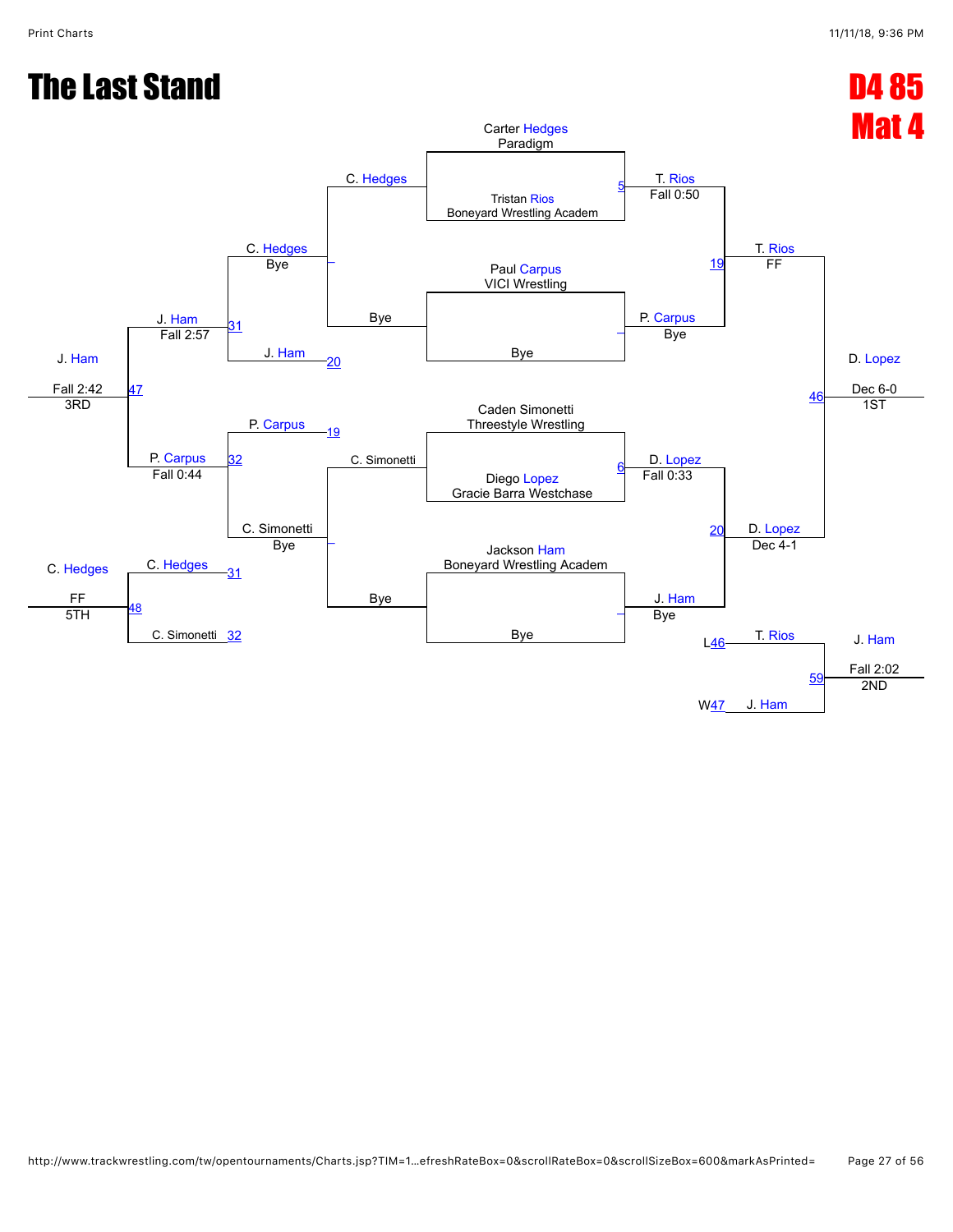#### Print Charts 11/11/18, 9:36 PM

#### The Last Stand D4 90-95

![](_page_27_Figure_3.jpeg)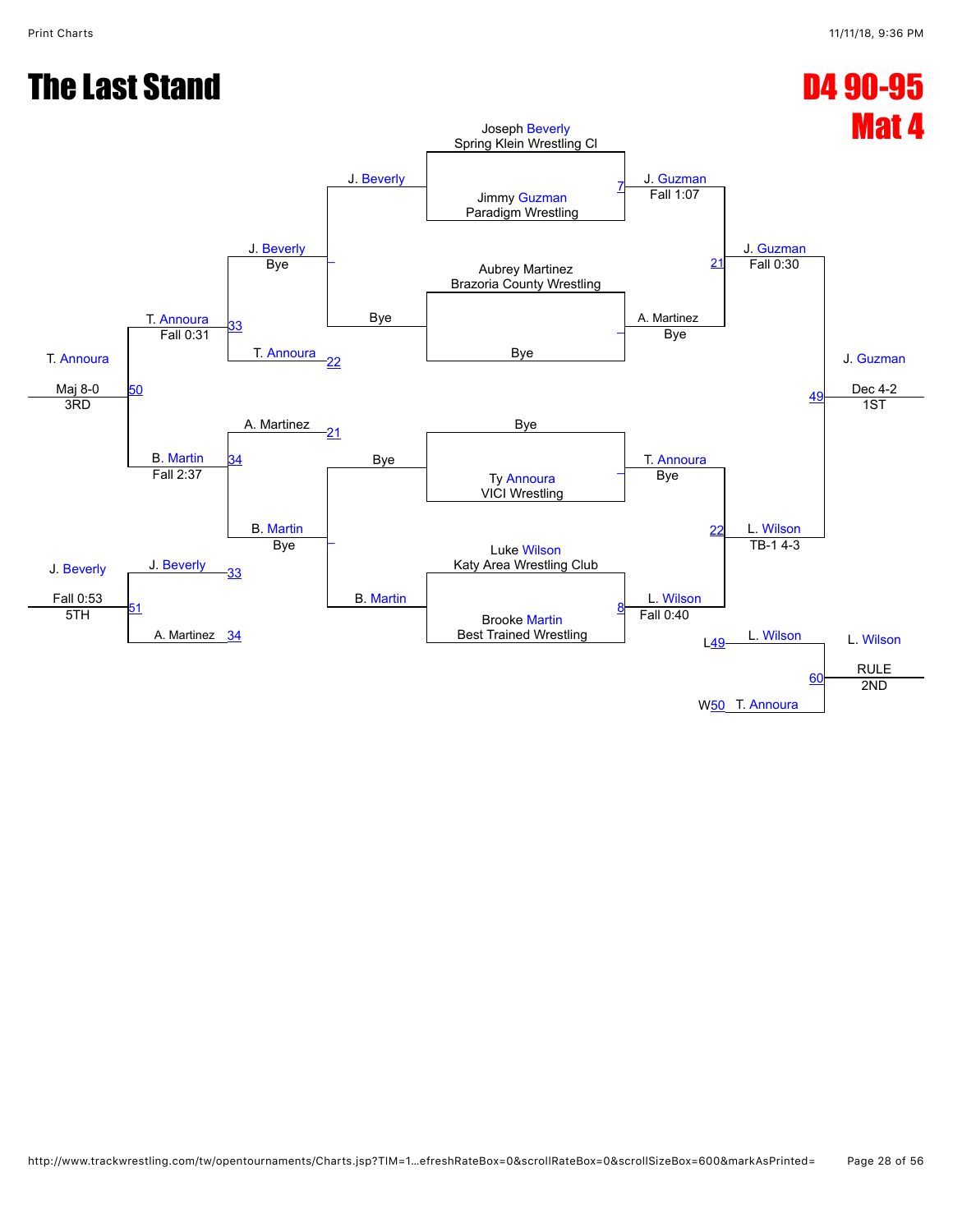#### **The Last Stand D4 100 Except of the United Stands of the United Stands of the D4 100**

![](_page_28_Figure_3.jpeg)

**4TH**

http://www.trackwrestling.com/tw/opentournaments/Charts.jsp?TIM=1…efreshRateBox=0&scrollRateBox=0&scrollSizeBox=600&markAsPrinted= Page 29 of 56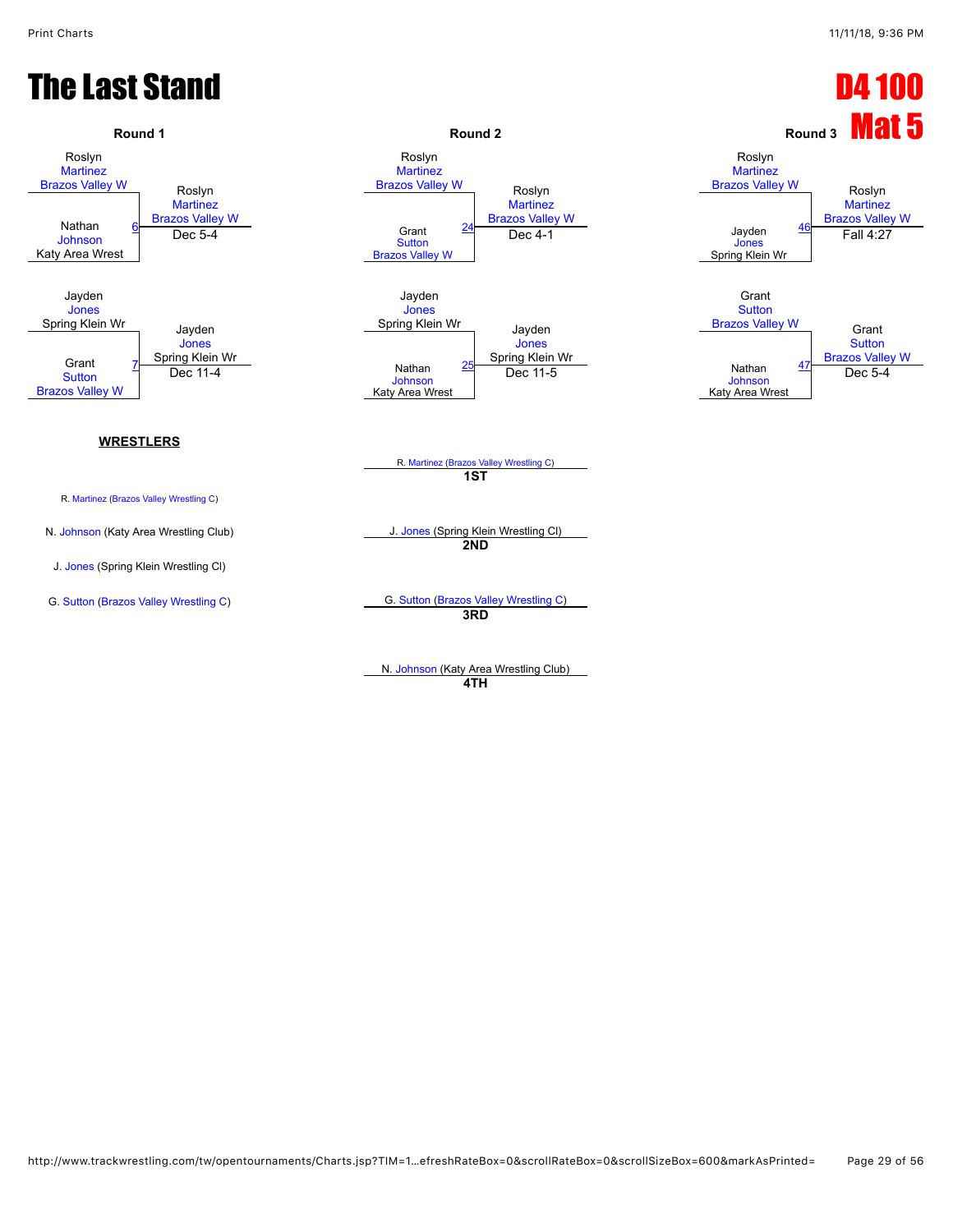#### **The Last Stand D4 110**

![](_page_29_Figure_3.jpeg)

T. [Langley](javascript:viewProfile(545826096)) (Boneyard Wrestling Academ) **4TH**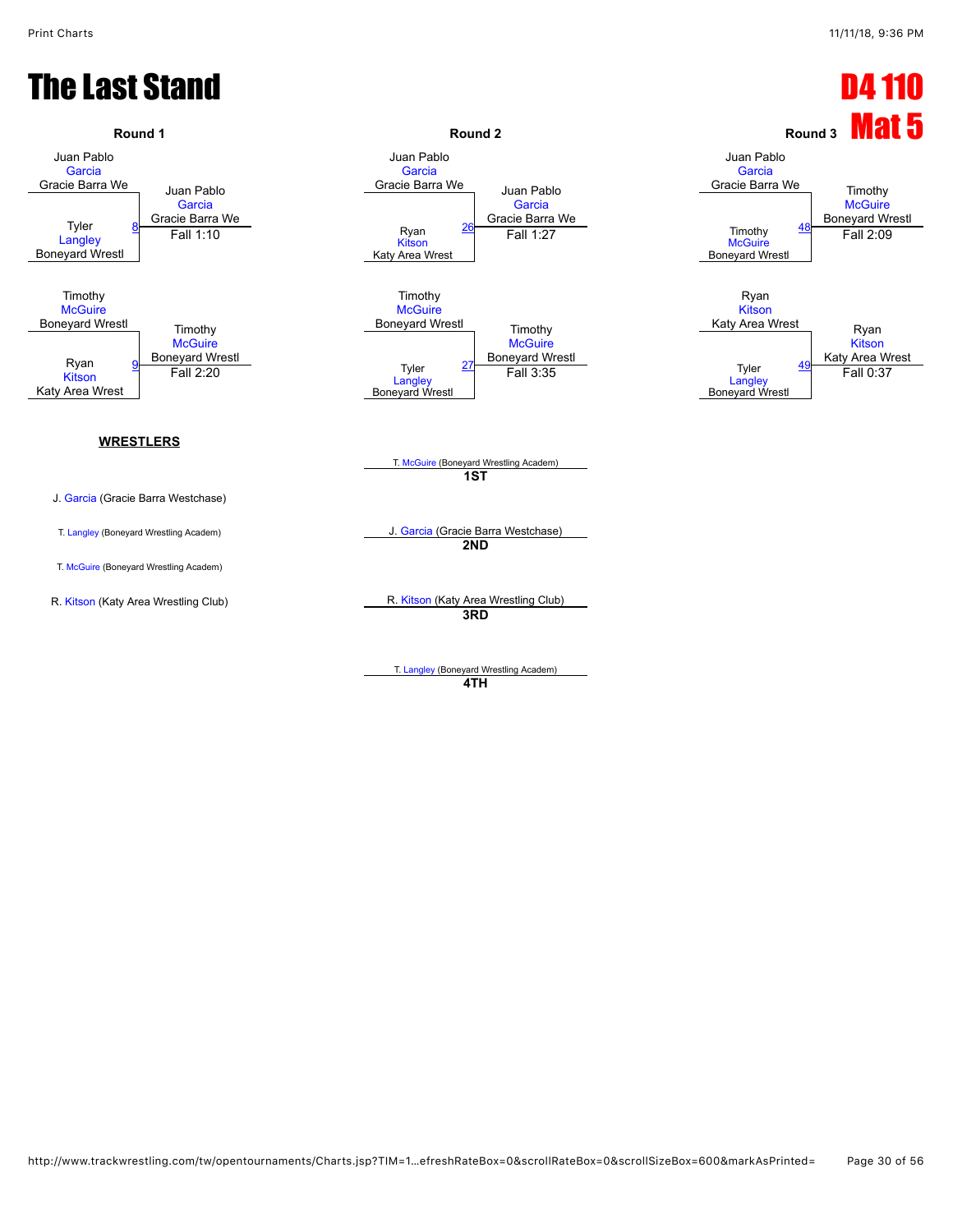![](_page_30_Figure_2.jpeg)

**3RD**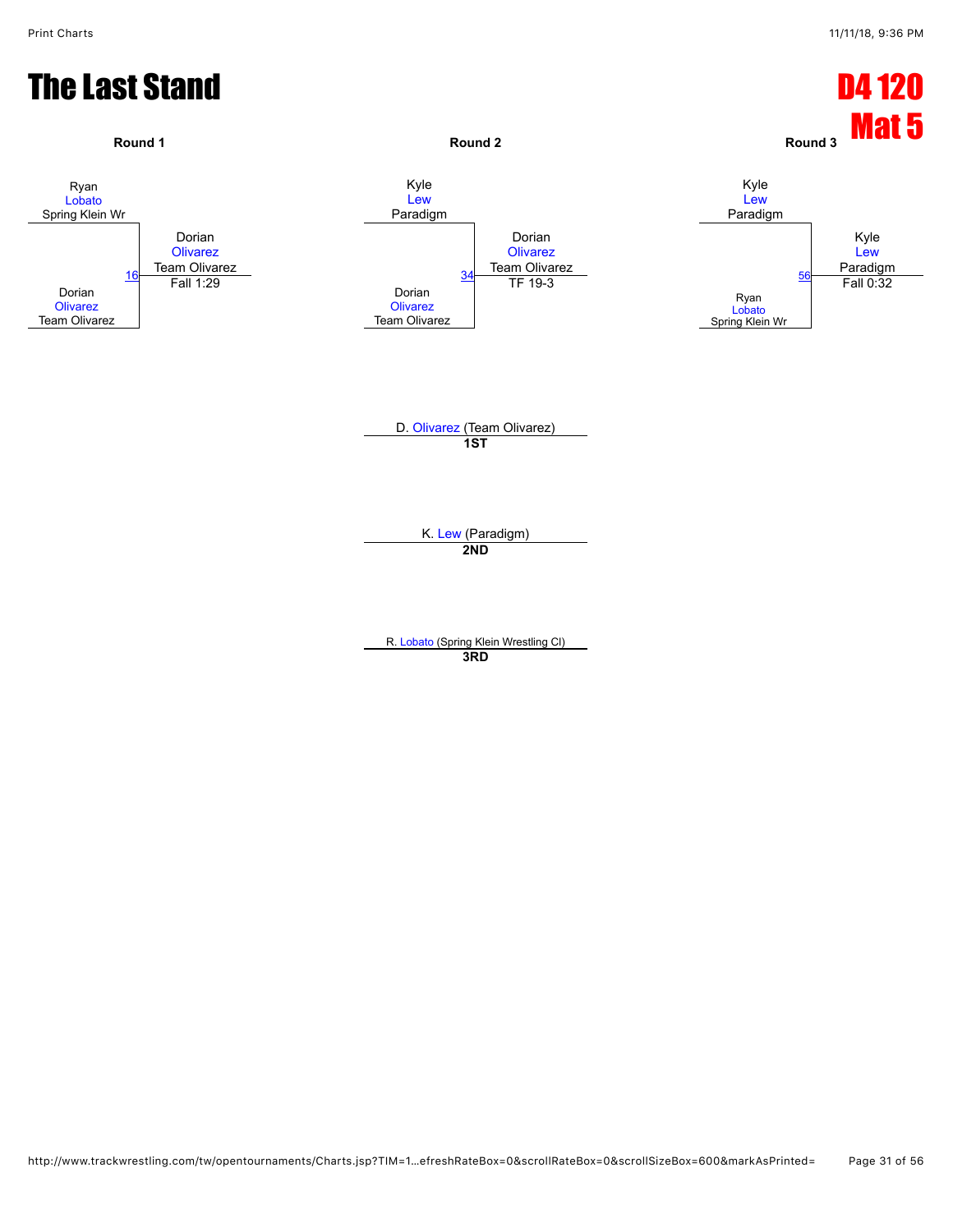#### The Last Stand D4 142-155

![](_page_31_Figure_3.jpeg)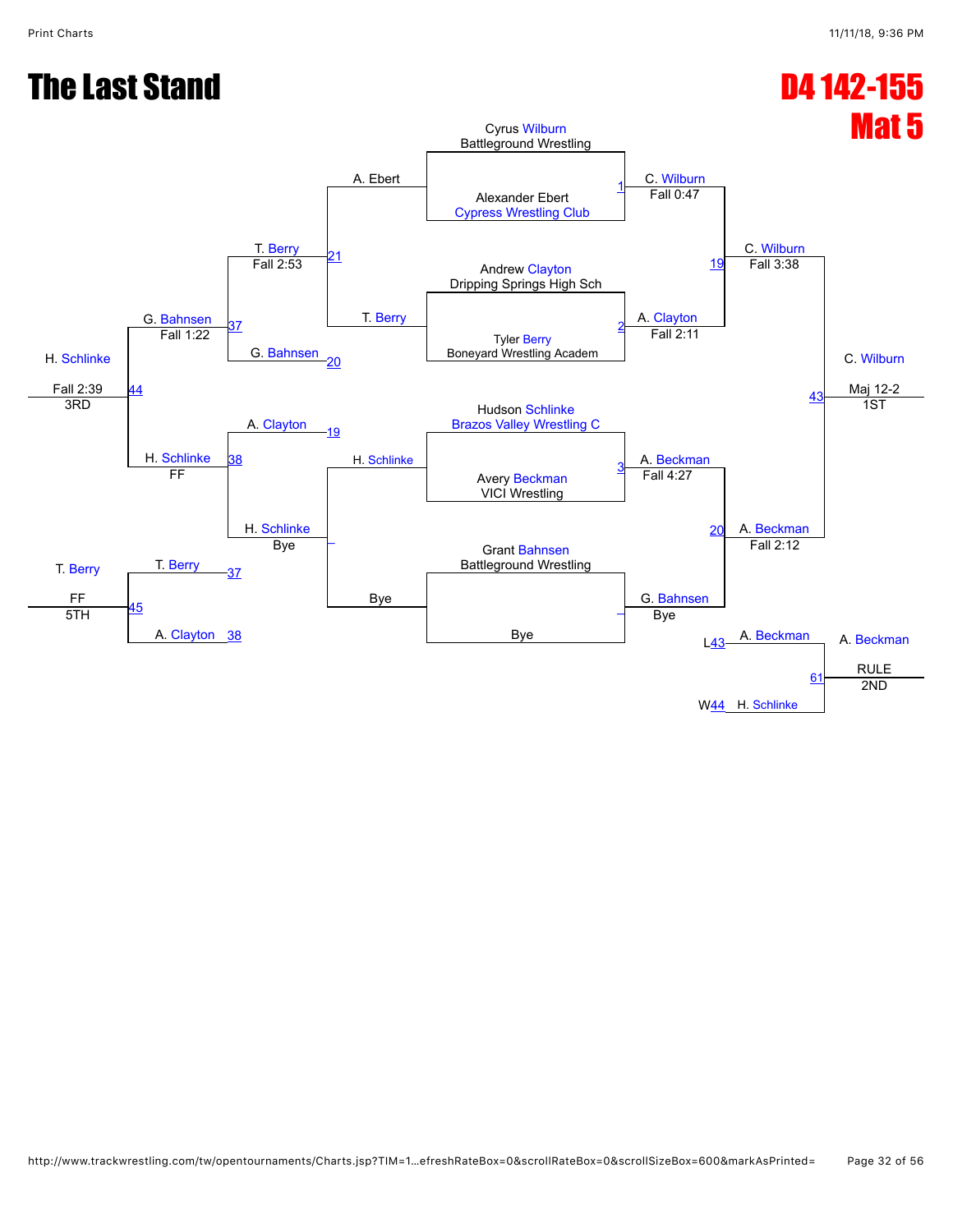![](_page_32_Figure_2.jpeg)

**3RD**

http://www.trackwrestling.com/tw/opentournaments/Charts.jsp?TIM=1…efreshRateBox=0&scrollRateBox=0&scrollSizeBox=600&markAsPrinted= Page 33 of 56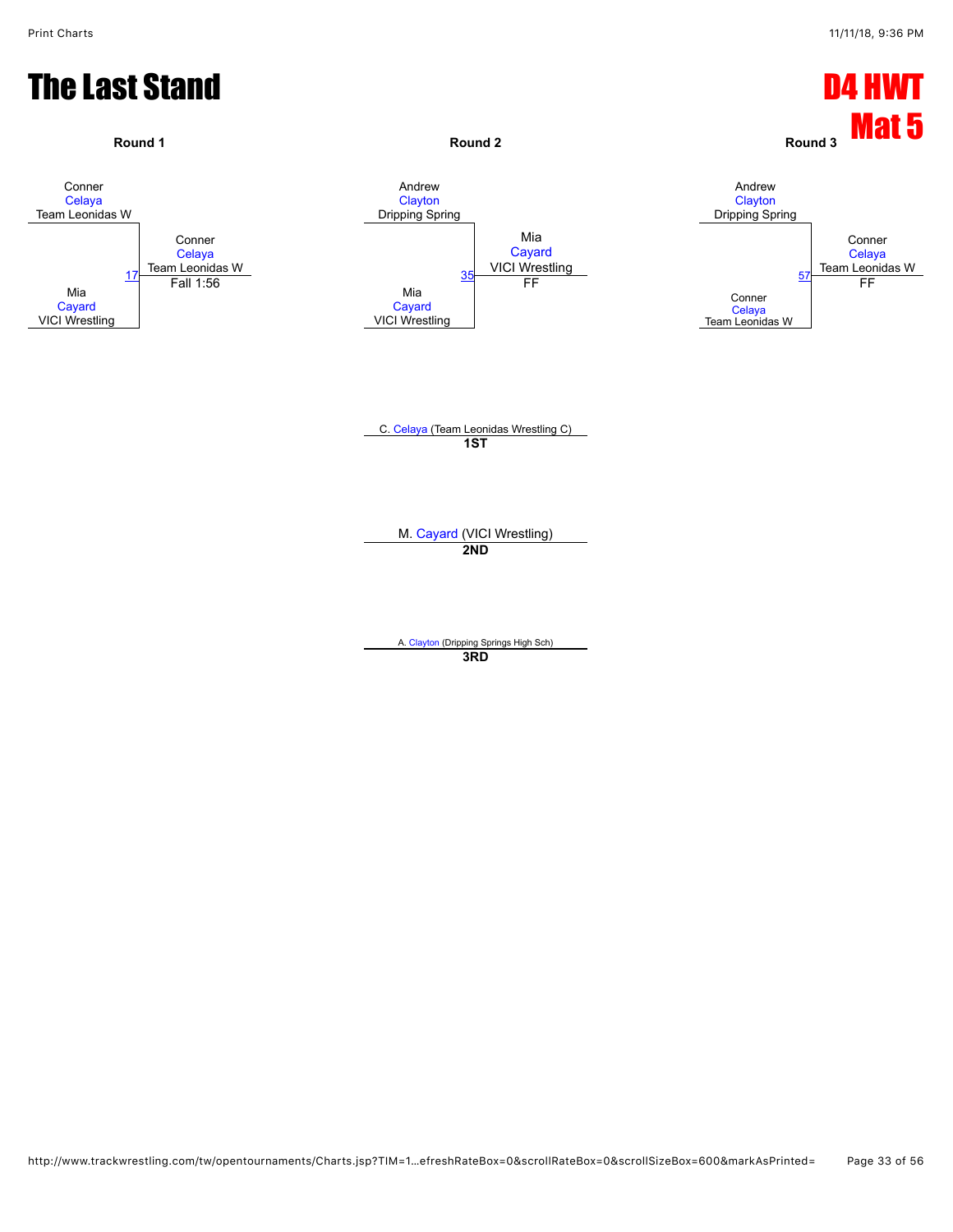## **The Last Stand D5 105-115**

![](_page_33_Figure_3.jpeg)

J. [Haag](javascript:viewProfile(71107096)) (Highlander Youth Wrestlin) **4TH**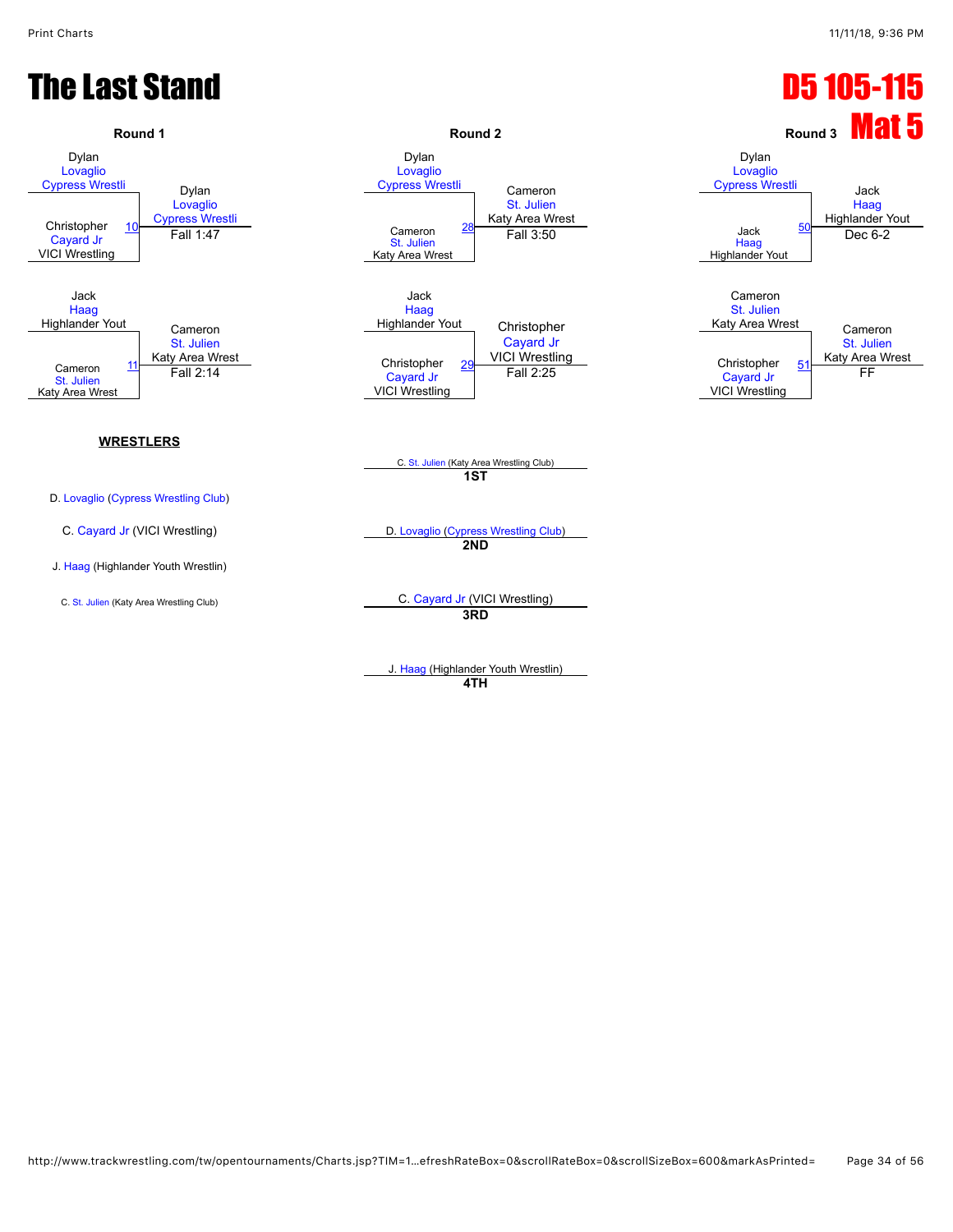#### **The Last Stand D5 125 Passet Stand D5 125 Passet Stand D5 125 Passet Control Control D5 125 Passet Control D5 125 Passet Control D5 125 Passet Control D5 125 Passet Control D5 125 Passet Control D5 125 Passet Control D5 1**

![](_page_34_Figure_3.jpeg)

B. [Galvan](javascript:viewProfile(1804069096)) (VICI Wrestling) **4TH**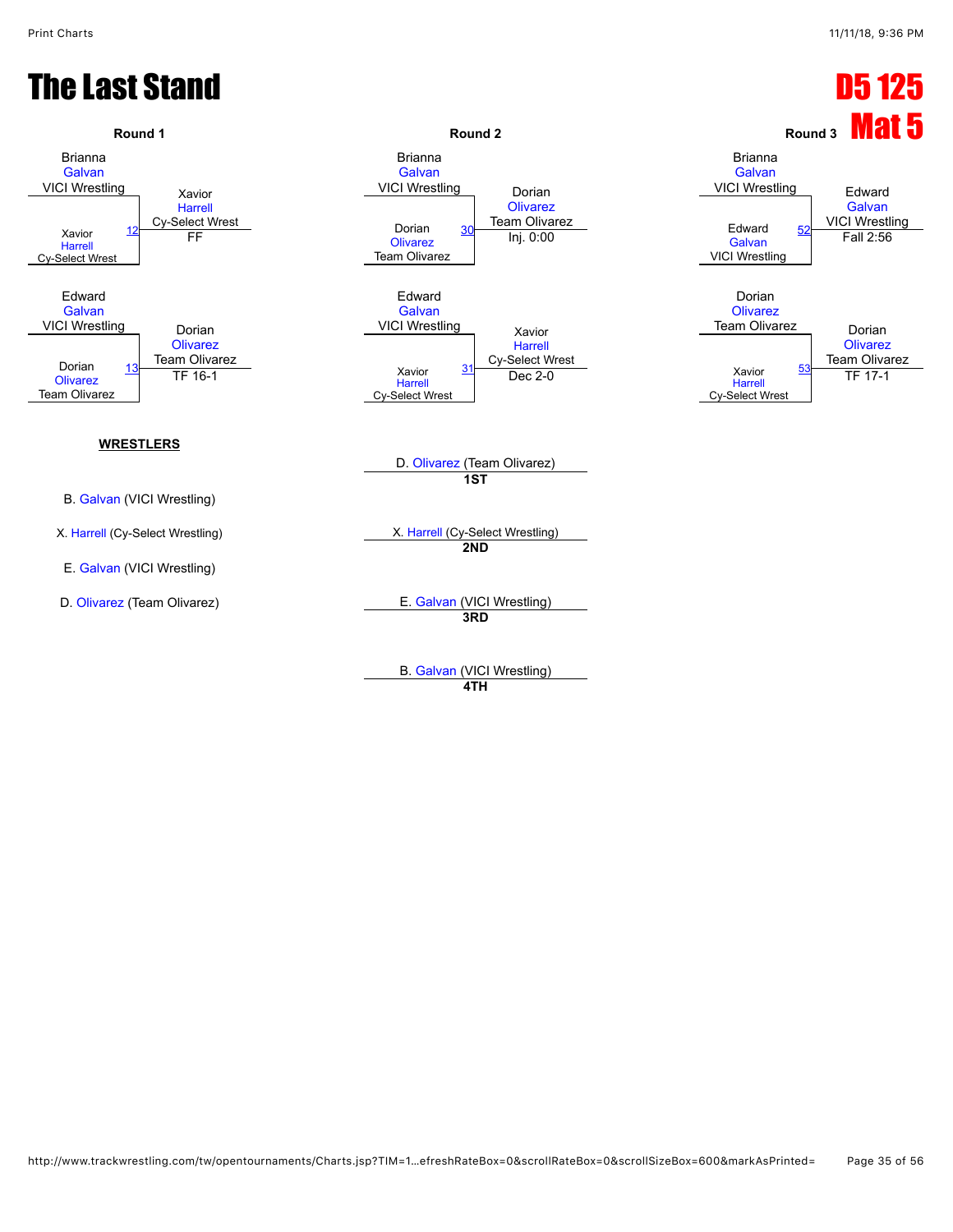![](_page_35_Figure_2.jpeg)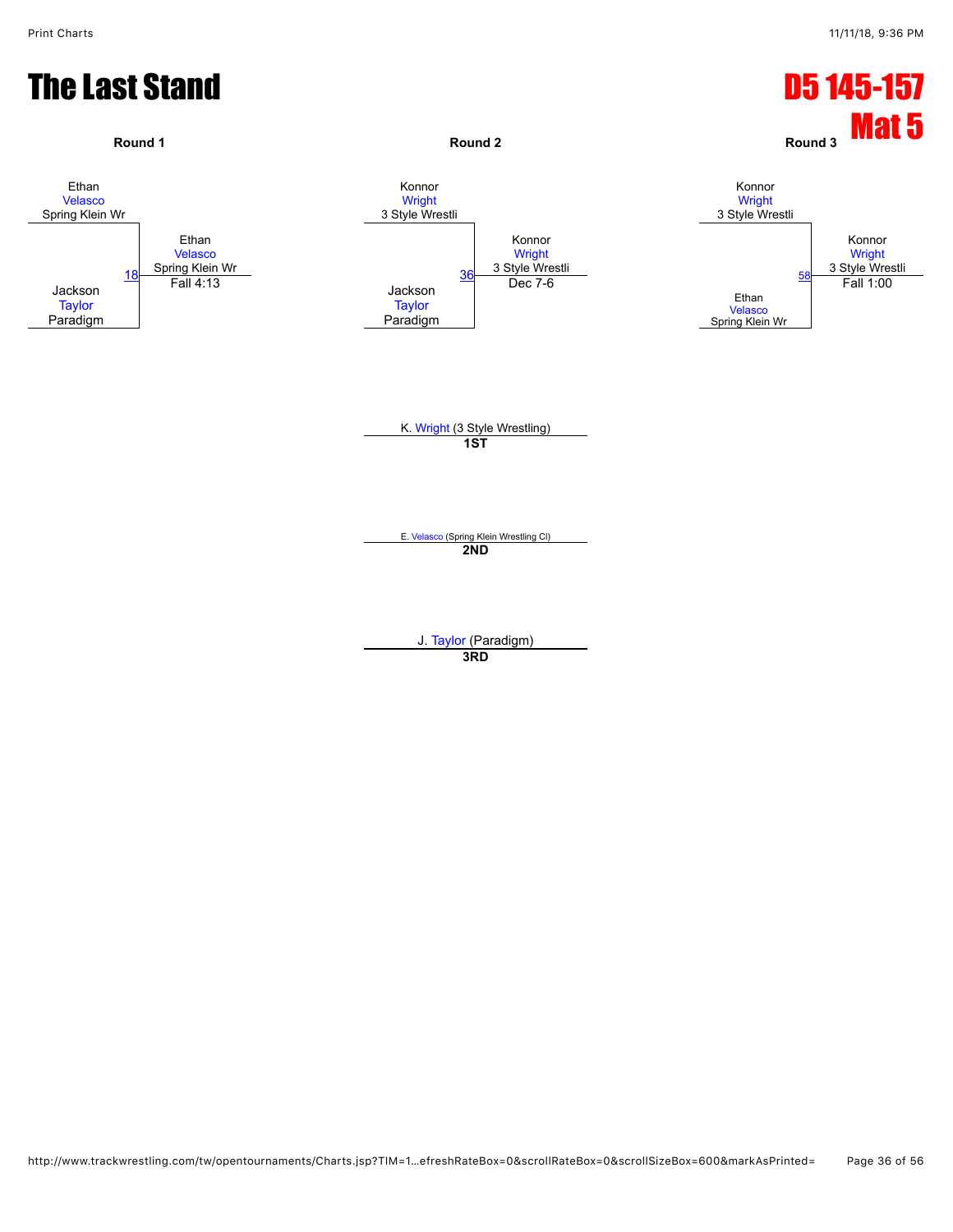#### **The Last Stand Girls Division 50-60**

![](_page_36_Figure_3.jpeg)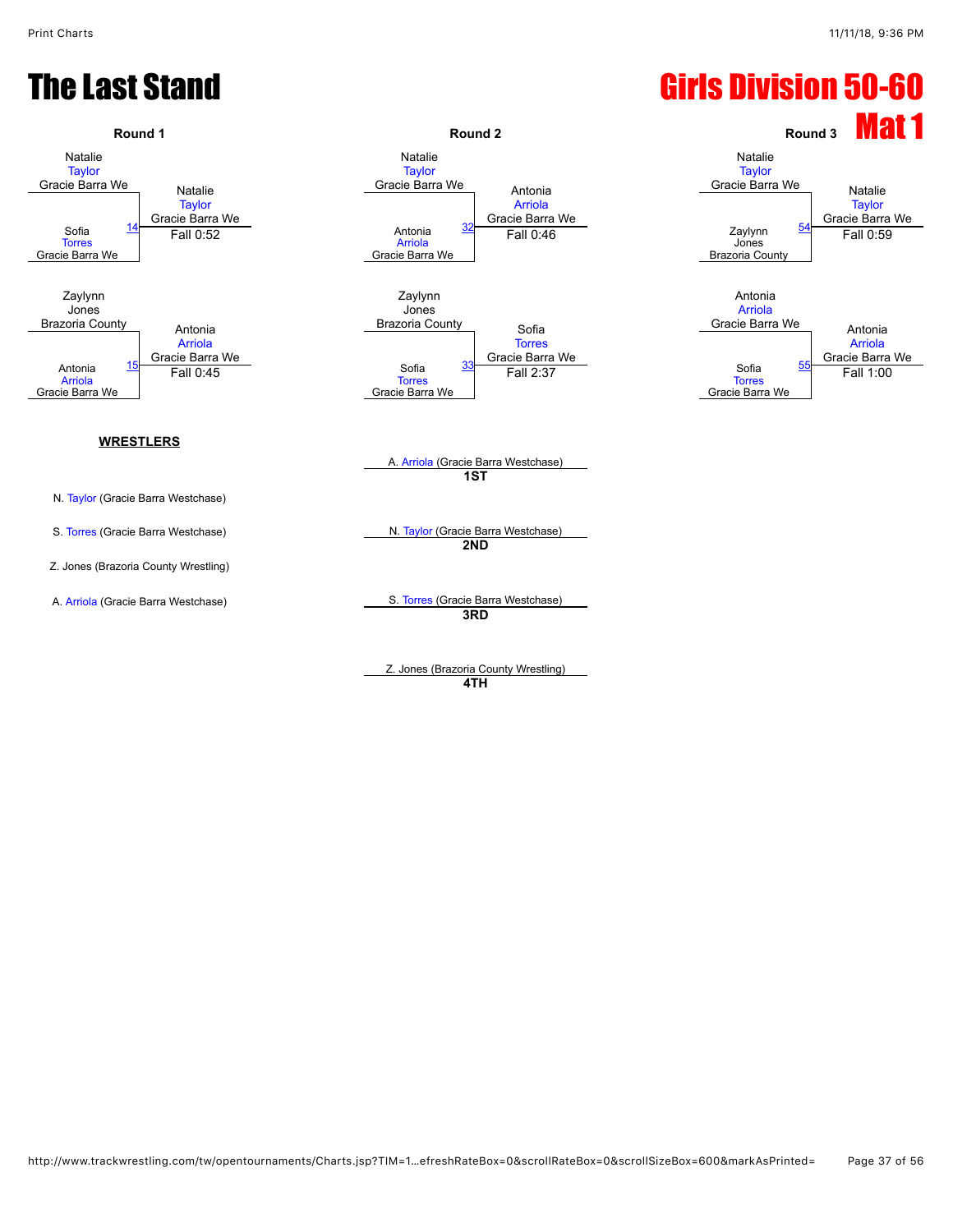![](_page_37_Figure_2.jpeg)

|                 | Ava<br><b>Stevens</b>                       |    |                                                | Haley<br>Schmi                    |
|-----------------|---------------------------------------------|----|------------------------------------------------|-----------------------------------|
| Team Leonidas W |                                             |    | Ava                                            | <b>Team Leoni</b>                 |
|                 | Natsuko<br><b>Barnes</b><br>Team Leonidas W | 59 | <b>Stevens</b><br>Team Leonidas W<br>Fall 0:50 | Kamdyn<br>Saulter<br>Salado Storn |

| Round 5 |                 |                         |                       |
|---------|-----------------|-------------------------|-----------------------|
|         | Haley           |                         |                       |
|         | Schmitt         |                         |                       |
|         | Team Leonidas W | Kamdyn                  |                       |
|         |                 | Saulter                 |                       |
|         |                 | Salado Storm Wr         | H. Schmitt (Team Leon |
|         |                 | Fall 0:39               | 5TH                   |
|         | Salado Storm Wr |                         |                       |
|         |                 | Kamdyn<br>60<br>Saulter |                       |

H. Schmitt (Team Leonidas Wrestling C)<br>5TH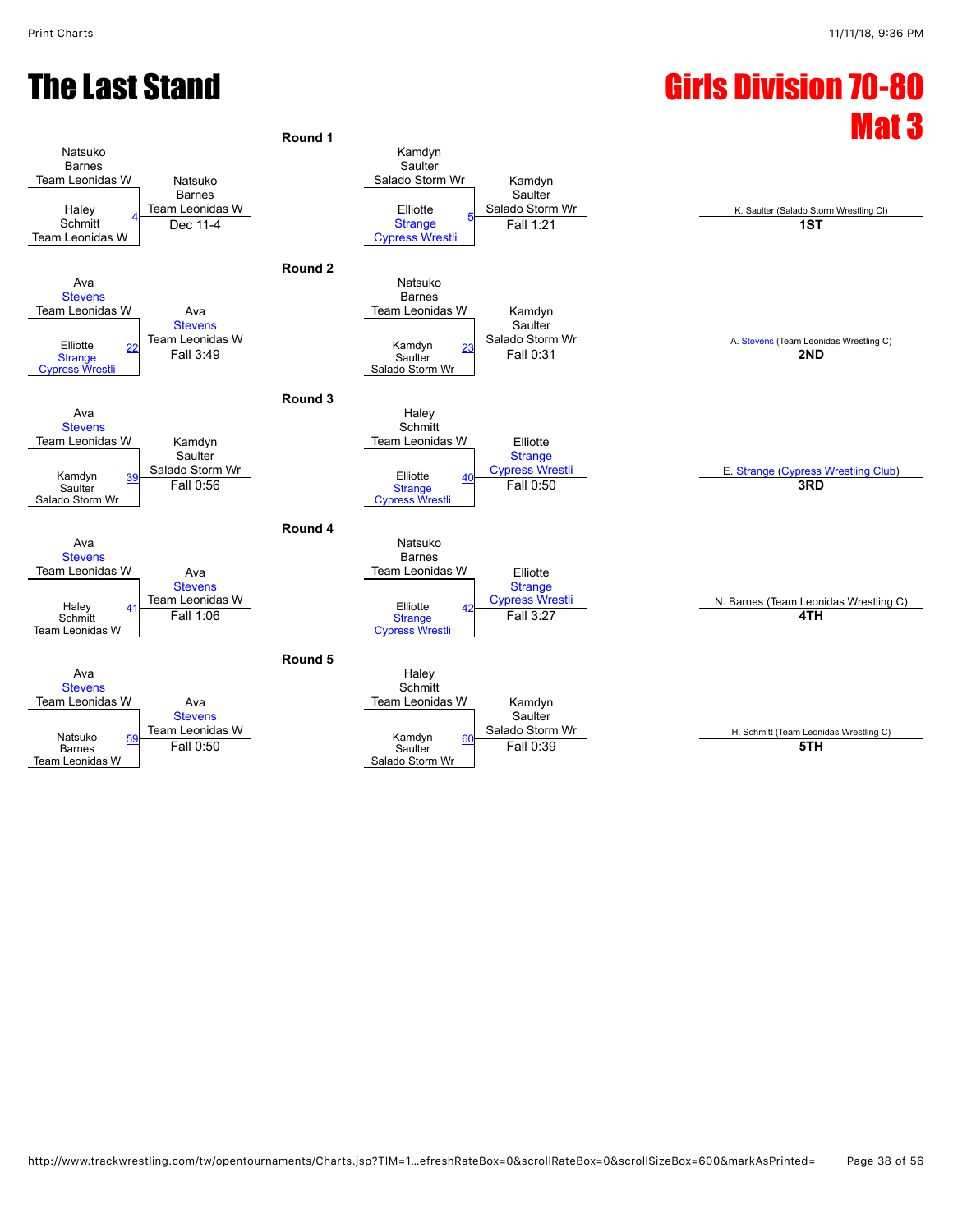#### **The Last Stand Girls Division 90-100**

![](_page_38_Figure_3.jpeg)

**4TH**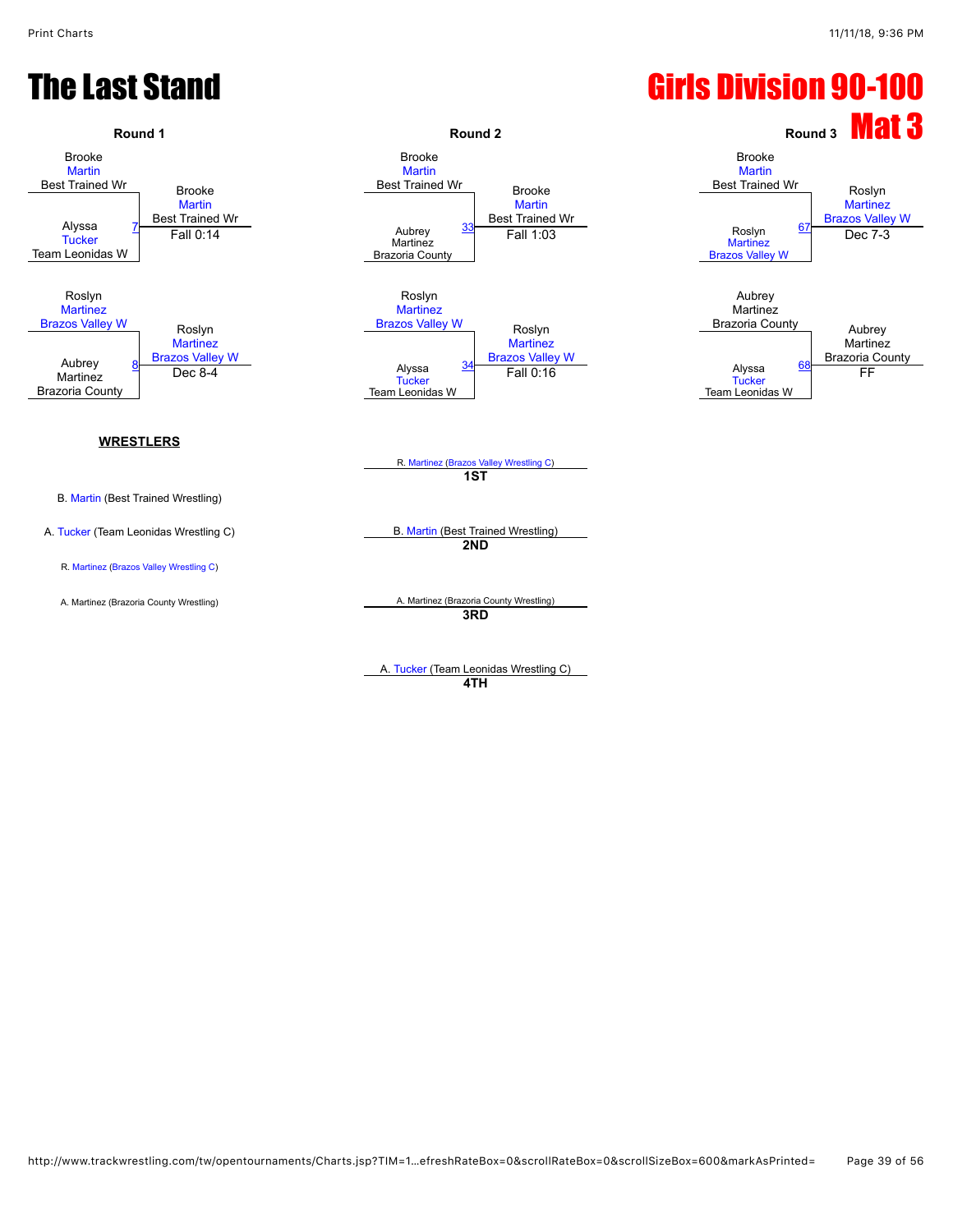#### **The Last Stand Girls Division 120-130**

![](_page_39_Figure_3.jpeg)

M. [Herber](javascript:viewProfile(1791675096)) (NB Elite) **4TH**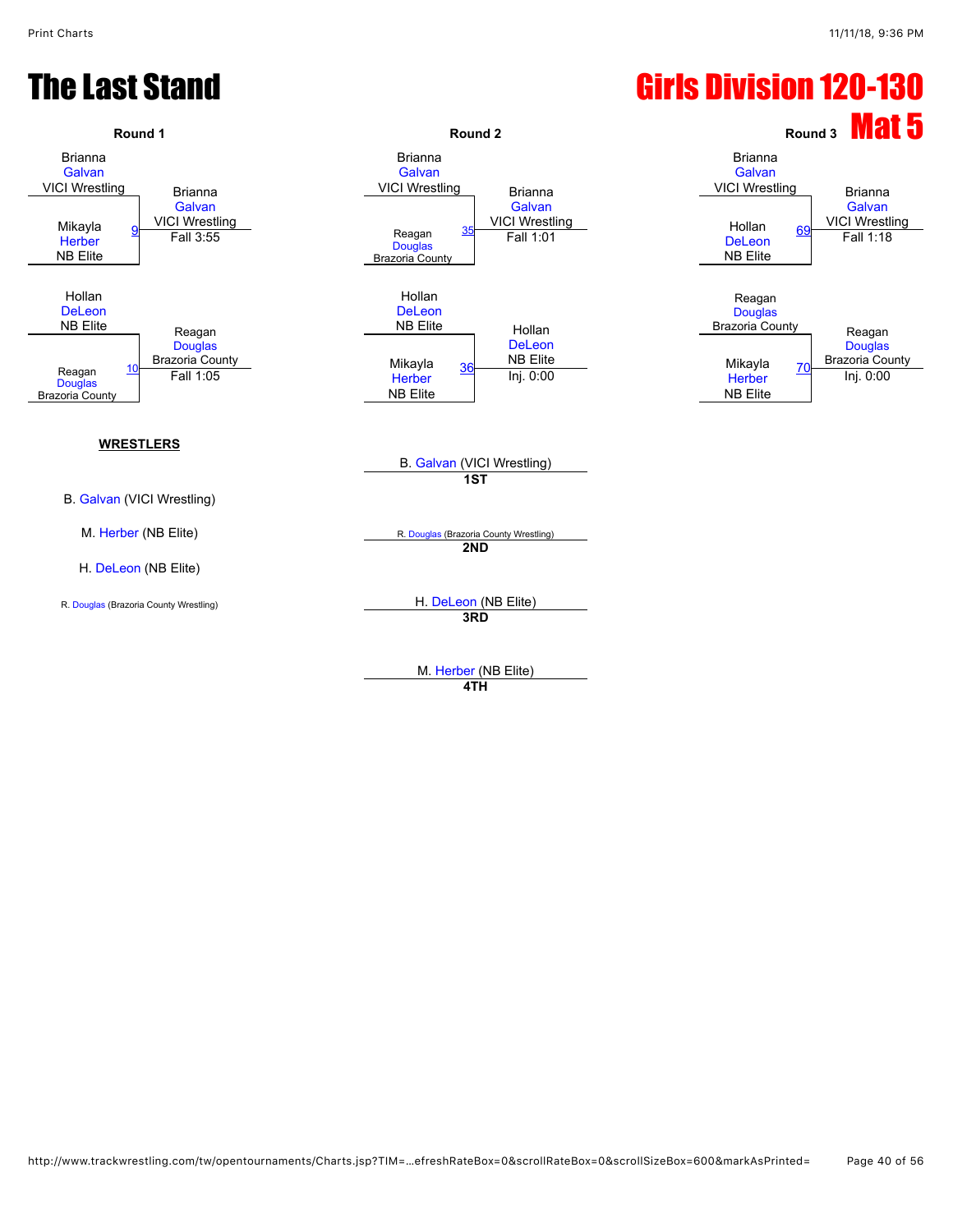#### **The Last Stand Girls Division 155-175**

![](_page_40_Figure_3.jpeg)

K. [McCusker](javascript:viewProfile(921958132)) (3 Style Wrestling) **2ND**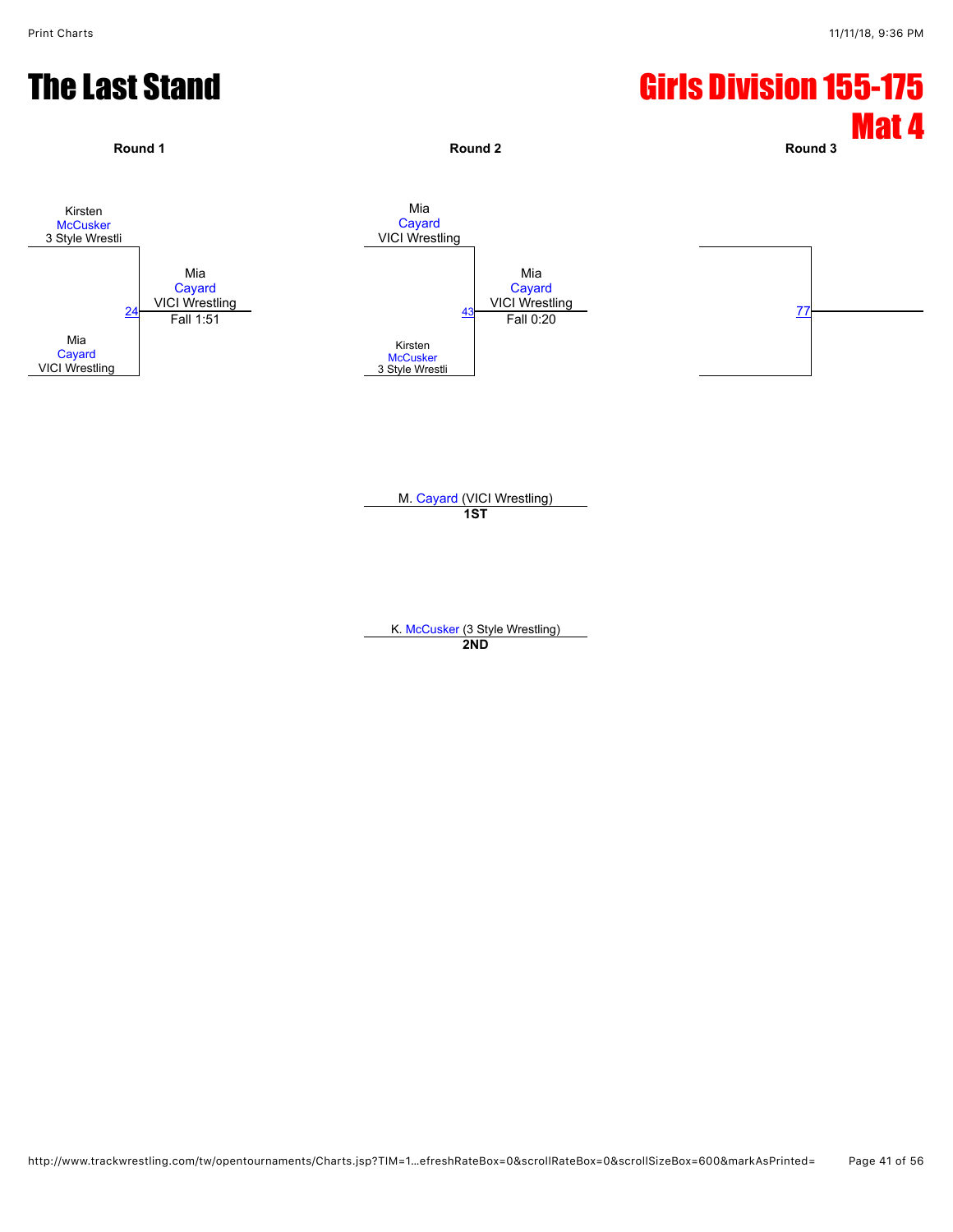#### **The Last Stand Controller Controller Controller Controller Controller Controller Controller Controller Controller Controller Controller Controller Controller Controller Controller Controller Controller Controller Controll Round 1 Round 2 Round 2 Round 2 Round 1 Mat 1** Garrett **[Cordray](javascript:viewProfile(915115132)) [Brazos Valley W](javascript:viewClub(16280009))** Garrett **[Cordray](javascript:viewProfile(915115132))** [Brazos Valley W](javascript:viewClub(16280009)) Garrett **[Cordray](javascript:viewProfile(915115132)) [Brazos Valley W](javascript:viewClub(16280009))** Slade **[Ward](javascript:viewProfile(665409132))** RC Wrestling (R Garrett **[Cordray](javascript:viewProfile(915115132)) [Brazos Valley W](javascript:viewClub(16280009))** Garrett **[Cordray](javascript:viewProfile(915115132))** [Brazos Valley W](javascript:viewClub(16280009)) Caleb **[Soltero](javascript:viewProfile(921843132))** Spring Klein Wr  $\frac{11}{2}$  $\frac{11}{2}$  $\frac{11}{2}$  Fall 0:38 **[Ward](javascript:viewProfile(665409132))** RC Wrestling (R [37](javascript:openBoutSheet(3,) Rowlesling (K)<br>Dec 8-6 Gabriel **[Hernandez](javascript:viewProfile(896293132))** Brazoria County  $\frac{37}{200}$  Cabriel  $\frac{71}{24}$  $\frac{71}{24}$  $\frac{71}{24}$  Cabriel  $\frac{71}{24}$  Fall 0:49 Gabriel **[Hernandez](javascript:viewProfile(896293132))** Brazoria County<br>
Slade **[Ward](javascript:viewProfile(665409132))** RC Wrestling (R Gabriel **[Hernandez](javascript:viewProfile(896293132))** Brazoria County Caleb [Soltero](javascript:viewProfile(921843132)) Spring Klein Wr Slade **[Ward](javascript:viewProfile(665409132))** RC Wrestling (R Slade [Ward](javascript:viewProfile(665409132)) RC Wrestling (R Slade [Ward](javascript:viewProfile(665409132)) RC Wrestling (R [12](javascript:openBoutSheet(2,) Caleb<br>
Fall 0:13 Caleb [Soltero](javascript:viewProfile(921843132)) Spring Klein Wr  $\frac{38}{28}$  $\frac{38}{28}$  $\frac{38}{28}$  Caleb Fall 0:26 Caleb **[Soltero](javascript:viewProfile(921843132))** Spring Klein Wr  $\frac{1}{2}$  Fall 0:13 Fall 0:24 Fall 0:26 Fall 0:26 Fall 0:24 Fall 0:24 Fall 0:24 S. [Ward](javascript:viewProfile(665409132)) (RC Wrestling (Rob Clarkst) **WRESTLERS** G. [Cordray](javascript:viewProfile(915115132)) ([Brazos Valley Wrestling C\)](javascript:viewClub(16280009)) **1ST** C. [Soltero](javascript:viewProfile(921843132)) (Spring Klein Wrestling Cl) G. [Cordray](javascript:viewProfile(915115132)) ([Brazos Valley Wrestling C\)](javascript:viewClub(16280009)) G. [Hernandez](javascript:viewProfile(896293132)) (Brazoria County Wrestling) **2ND** S. [Ward](javascript:viewProfile(665409132)) (RC Wrestling (Rob Clarkst) C. [Soltero](javascript:viewProfile(921843132)) (Spring Klein Wrestling Cl) **3RD** G. [Hernandez](javascript:viewProfile(896293132)) (Brazoria County Wrestling)

**4TH**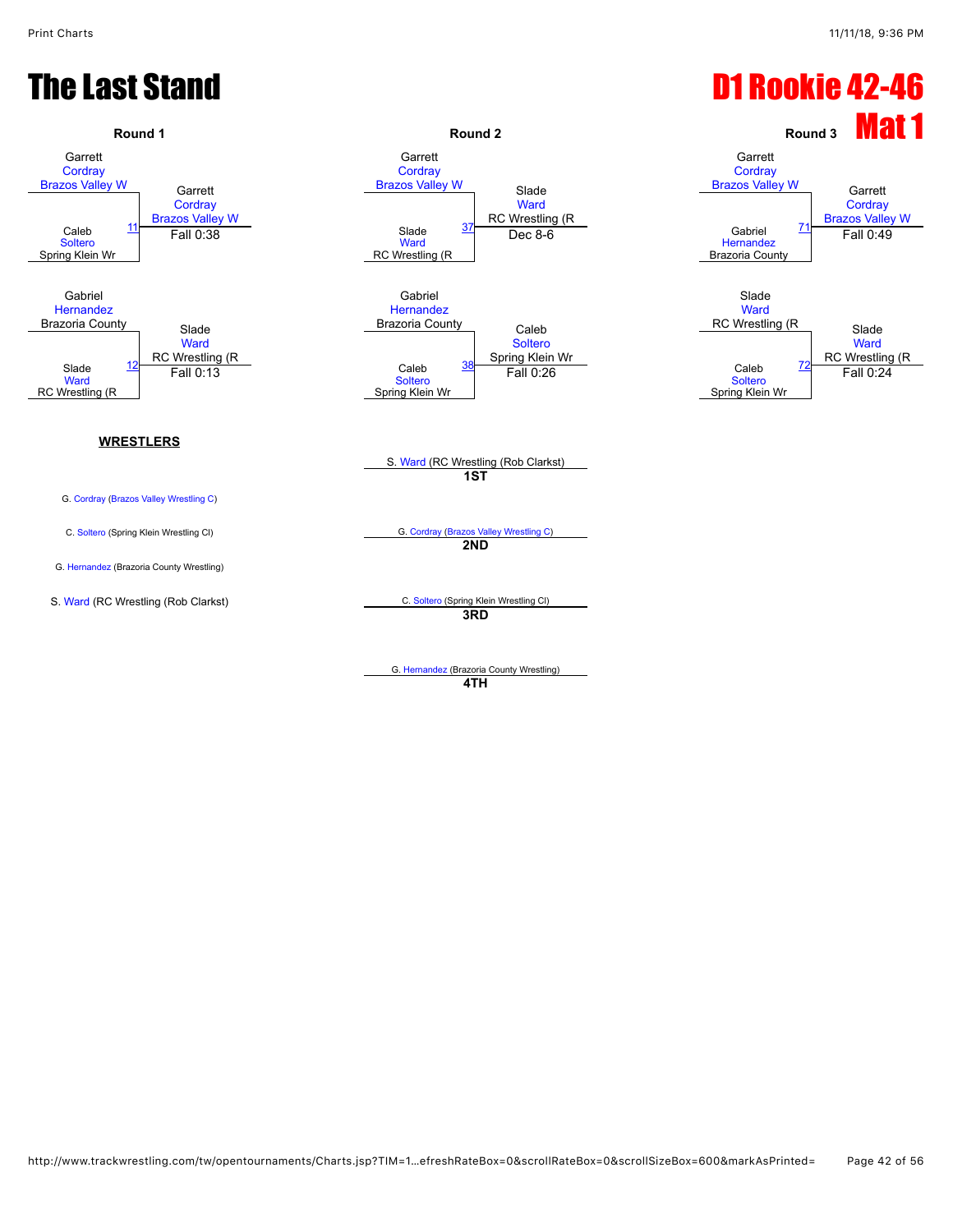### The Last Stand D1 Rookie 50-55

![](_page_42_Figure_3.jpeg)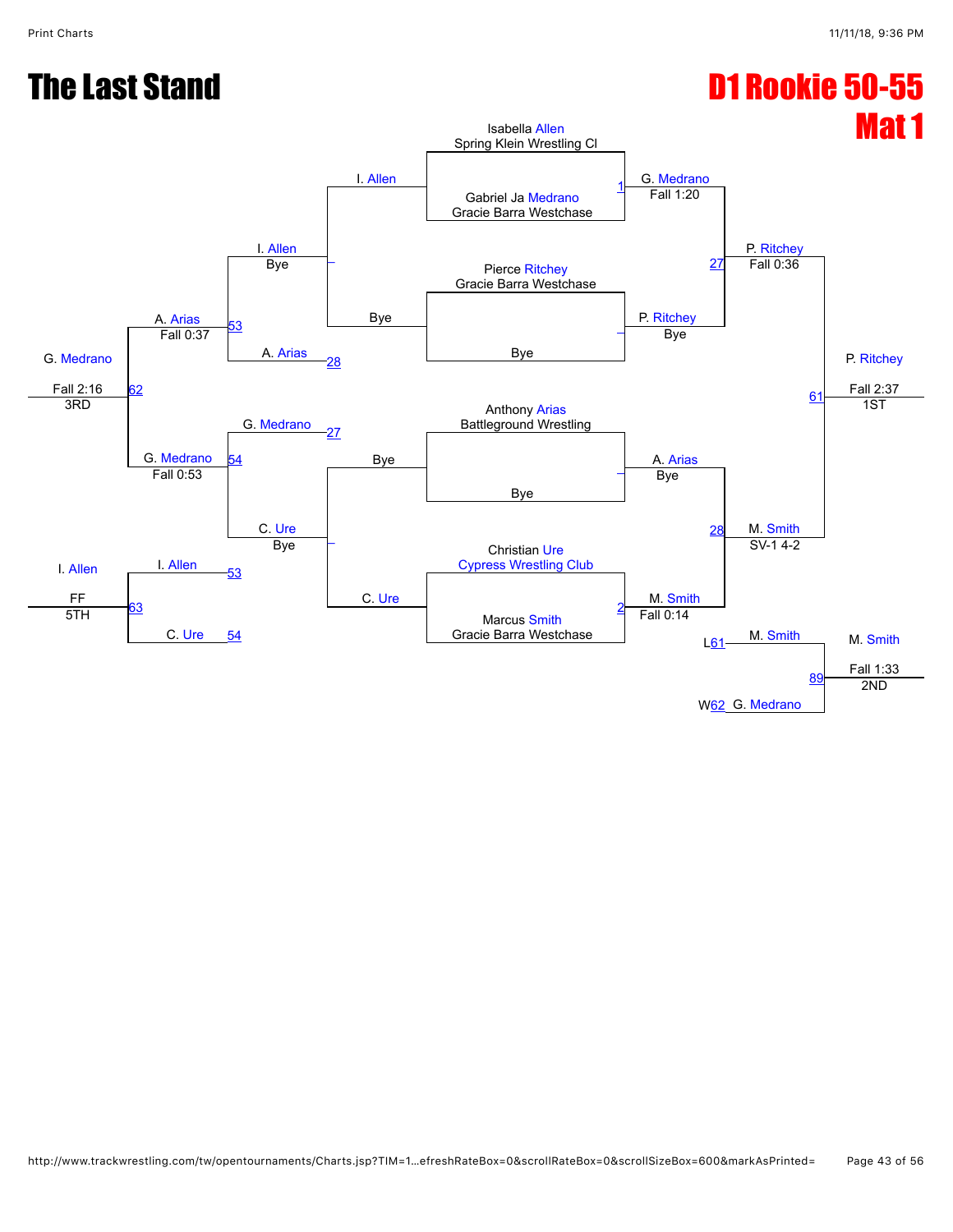### **The Last Stand Controller Controller Controller Controller Controller Controller Controller Controller Controller Controller Controller Controller Controller Controller Controller Controller Controller Controller Controll**

![](_page_43_Figure_3.jpeg)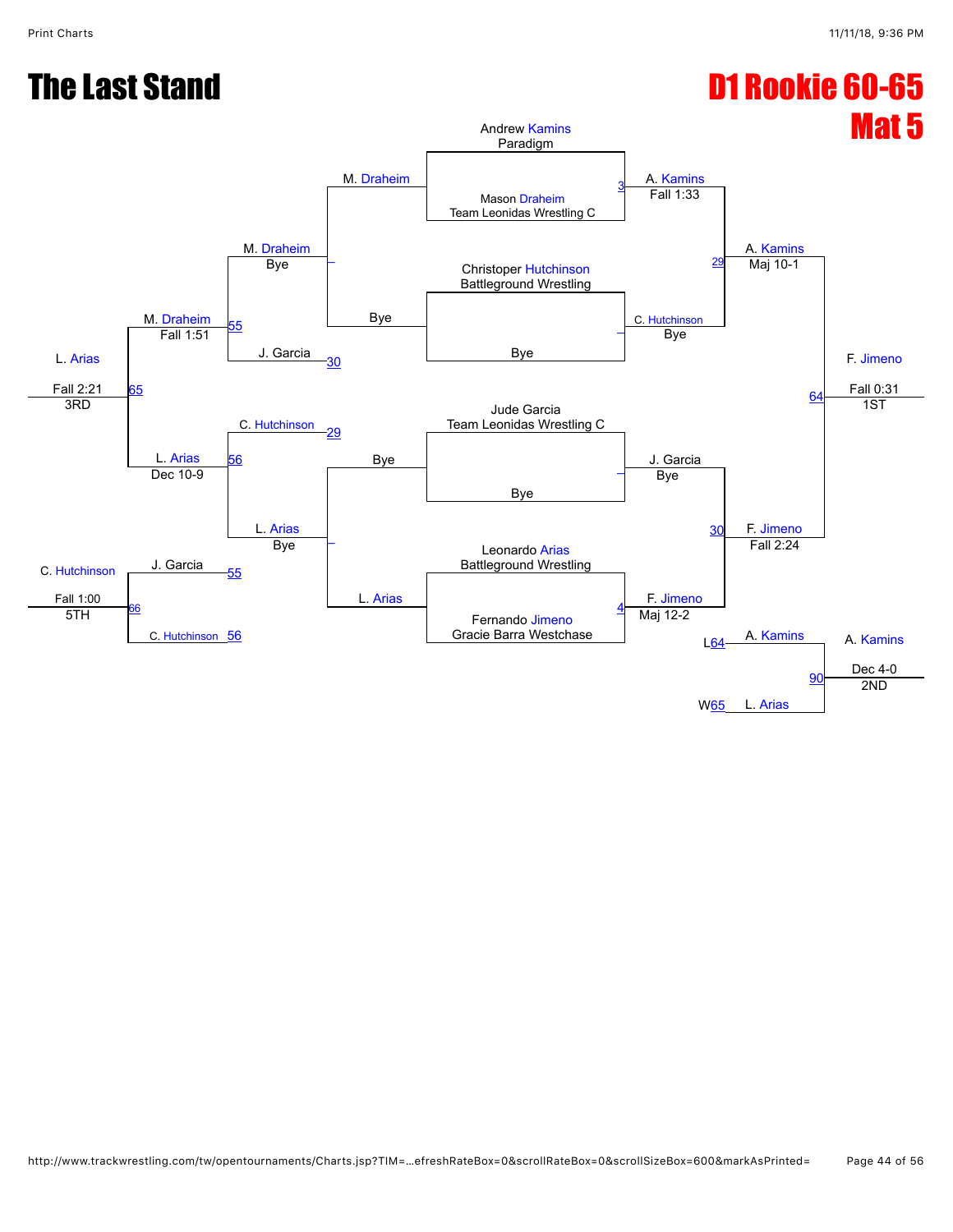![](_page_44_Figure_2.jpeg)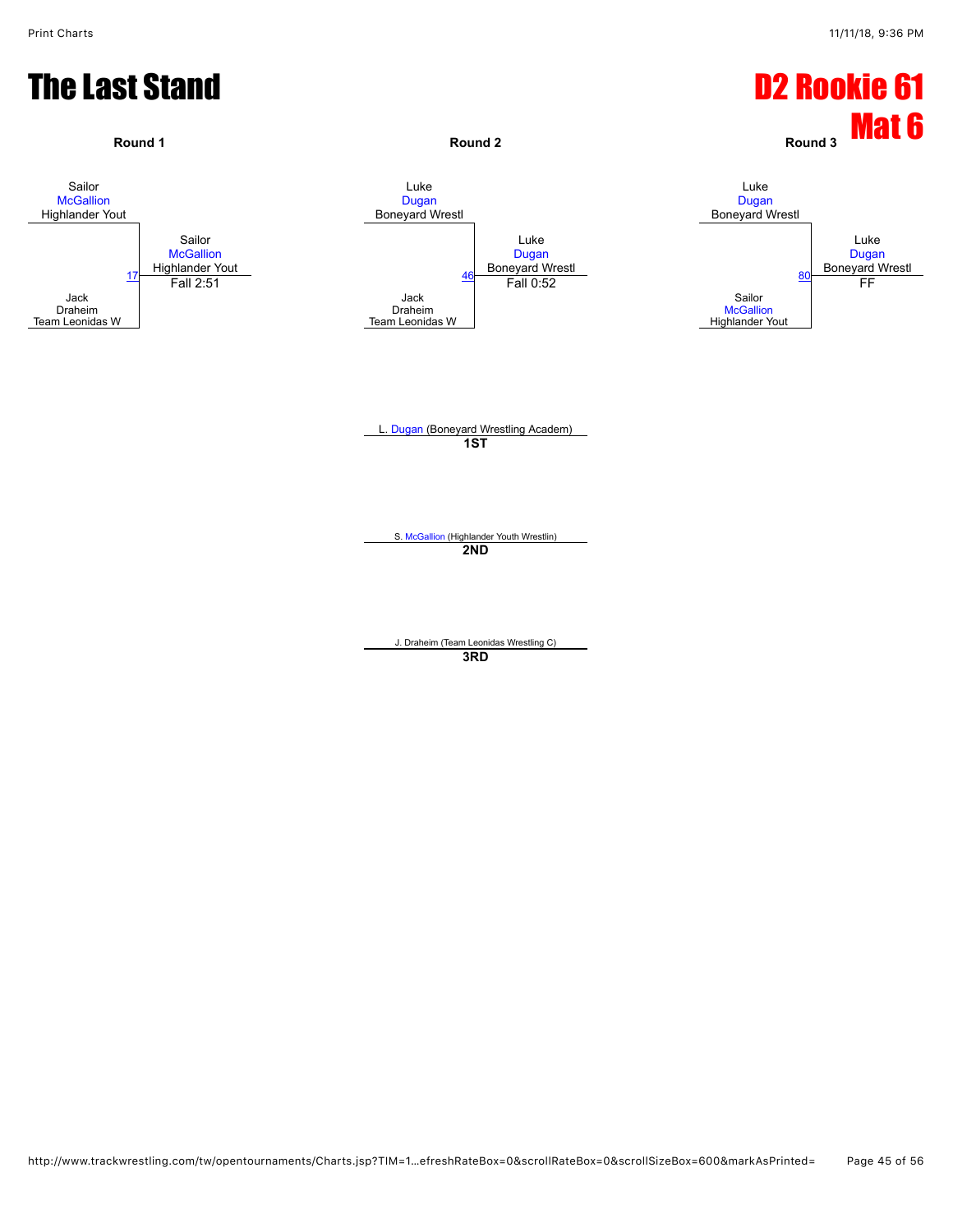# The Last Stand **D2 Rookie 65-70**

![](_page_45_Figure_3.jpeg)

C. [Robinson](javascript:viewProfile(921237132)) (Brazoria County Wrestling) **4TH**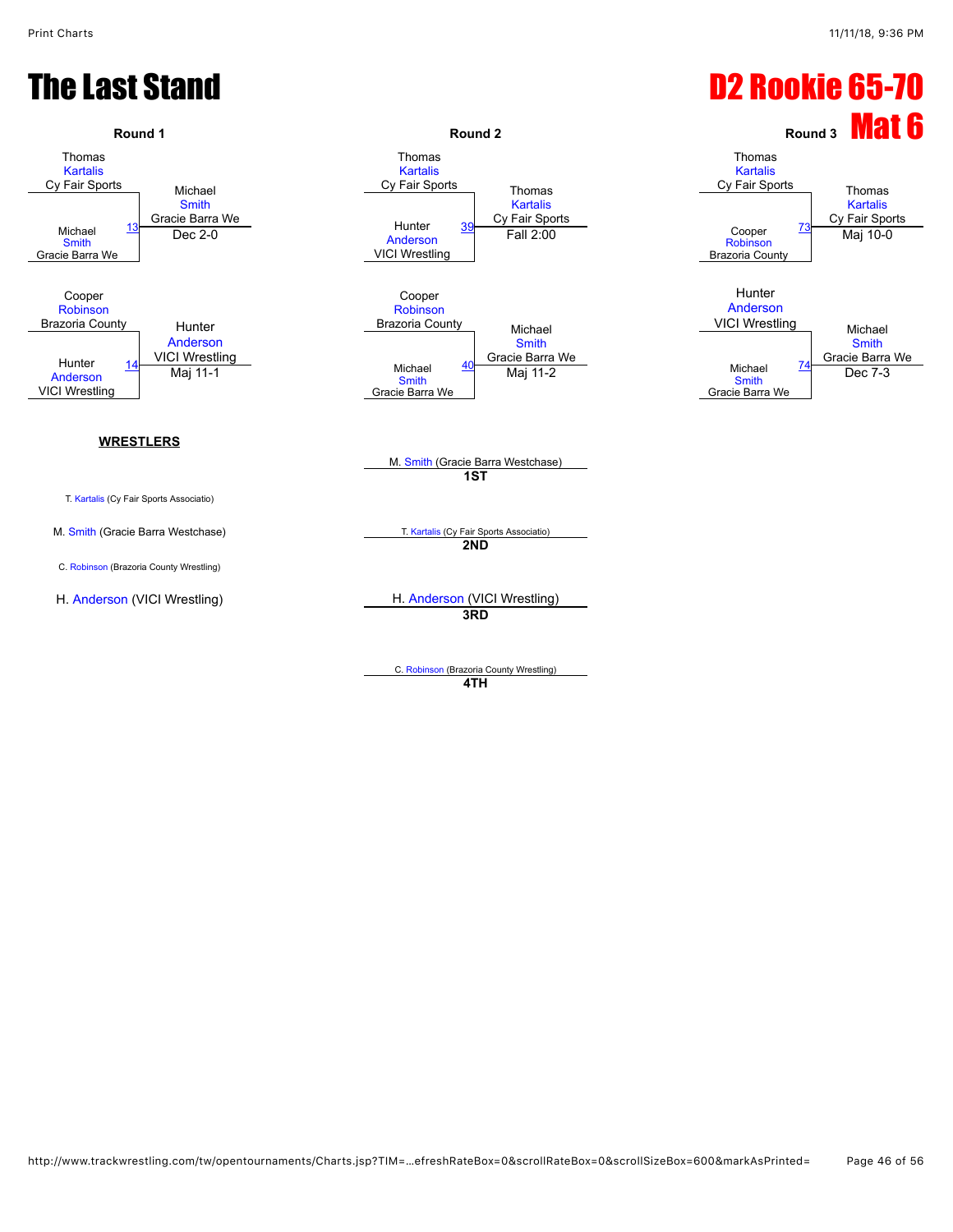#### **The Last Stand Care Control Control Canadian Care Control Canadian Care Control Canadian D2 Rookie 83-92**

![](_page_46_Figure_3.jpeg)

**4TH**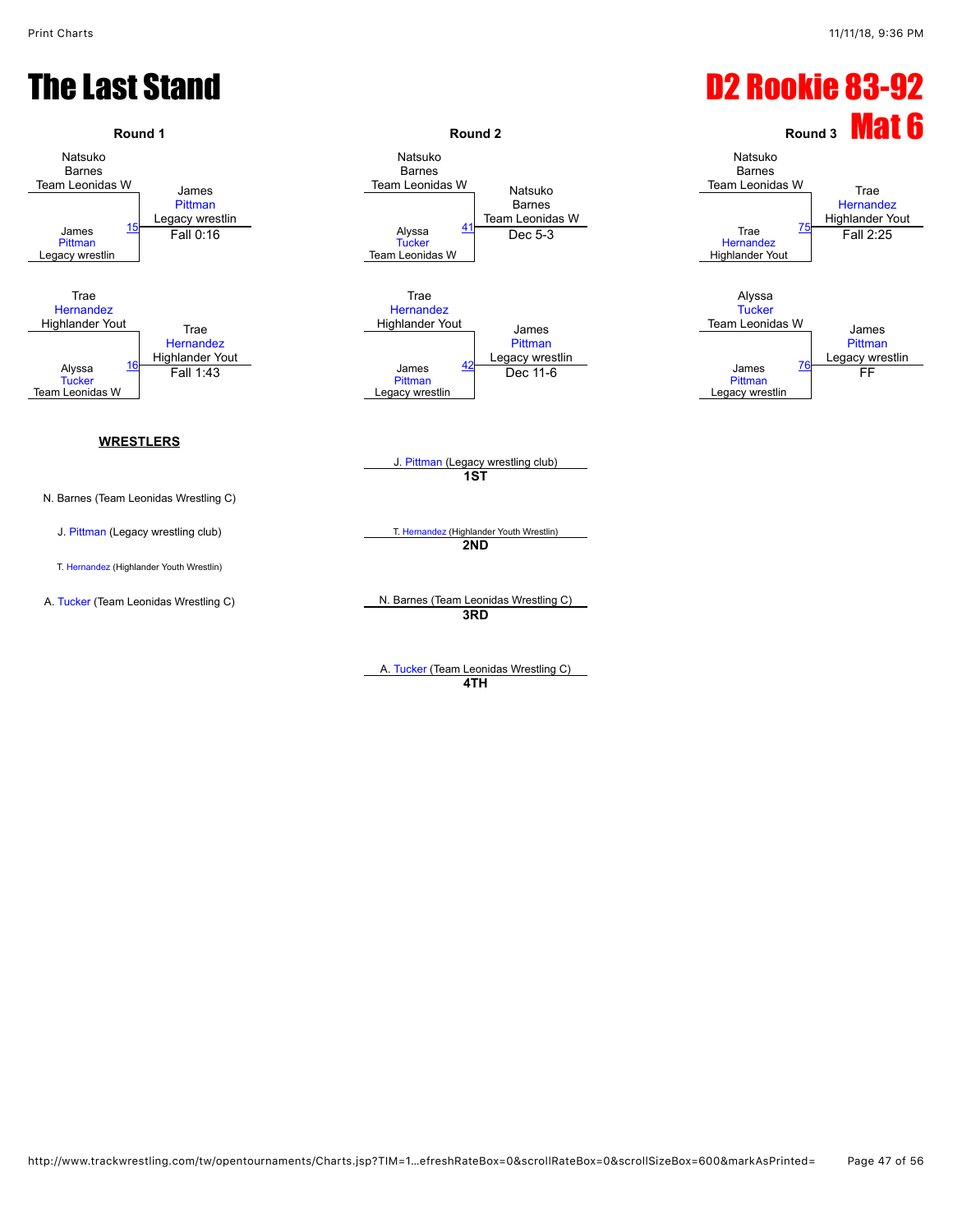### **The Last Stand Care Control Control Canadian Care Control Canadian D2 Rookie 100-115**

![](_page_47_Figure_3.jpeg)

A. [Perez](javascript:viewProfile(920729132)) (RC Wrestling (Rob Clarkst) **1ST**

R. [Tucker](javascript:viewProfile(915180132)) (Team Leonidas Wrestling C) **2ND**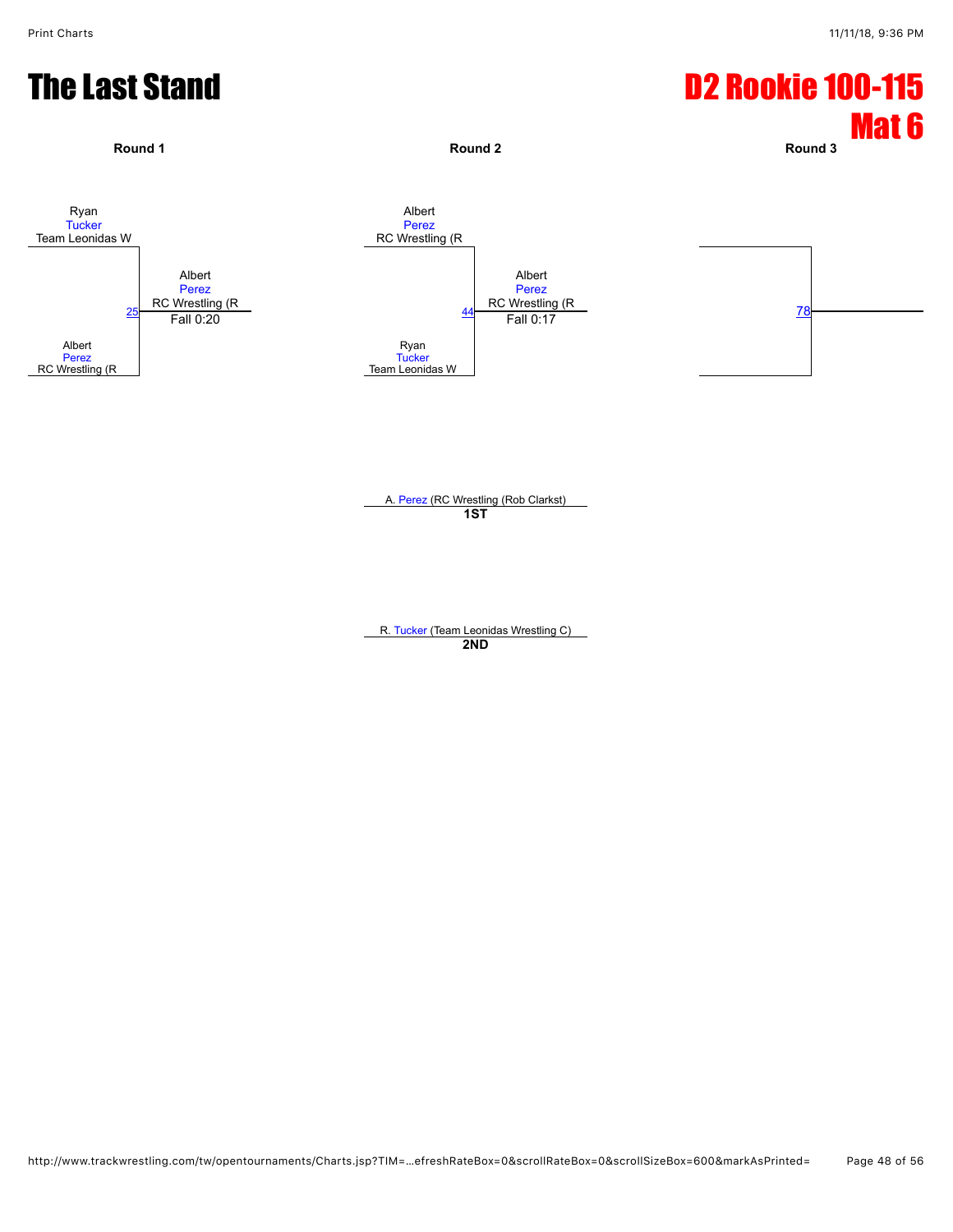![](_page_48_Figure_2.jpeg)

N. [Nguyen](javascript:viewProfile(616770132)) (Gracie Barra Westchase) **1ST**

E. [Kook](javascript:viewProfile(895641132)) (Gracie Barra Westchase) **2ND**

A. [Arriola](javascript:viewProfile(915514132)) (Gracie Barra Westchase) **3RD**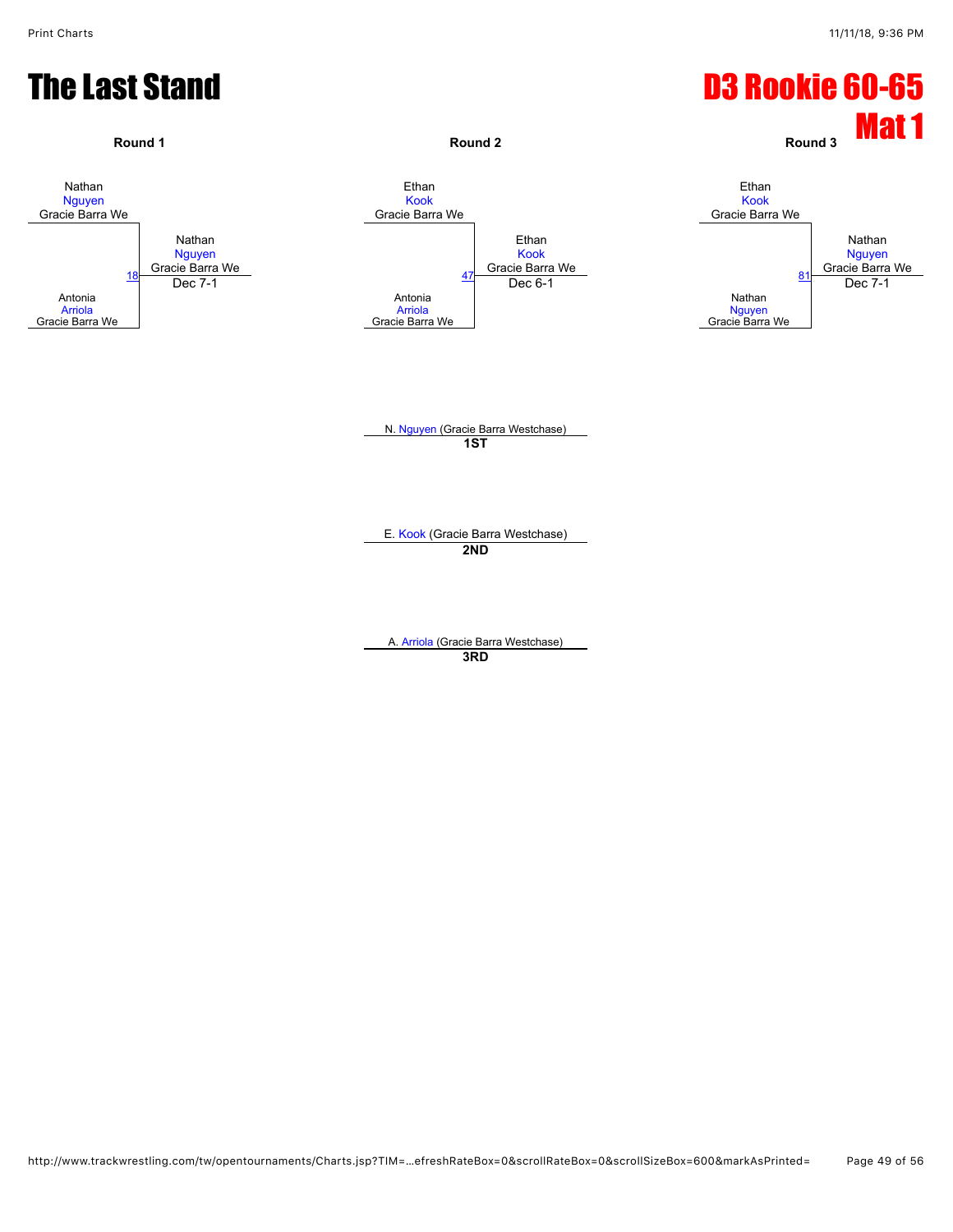#### The Last Stand D3 Rookie 75-80

![](_page_49_Figure_2.jpeg)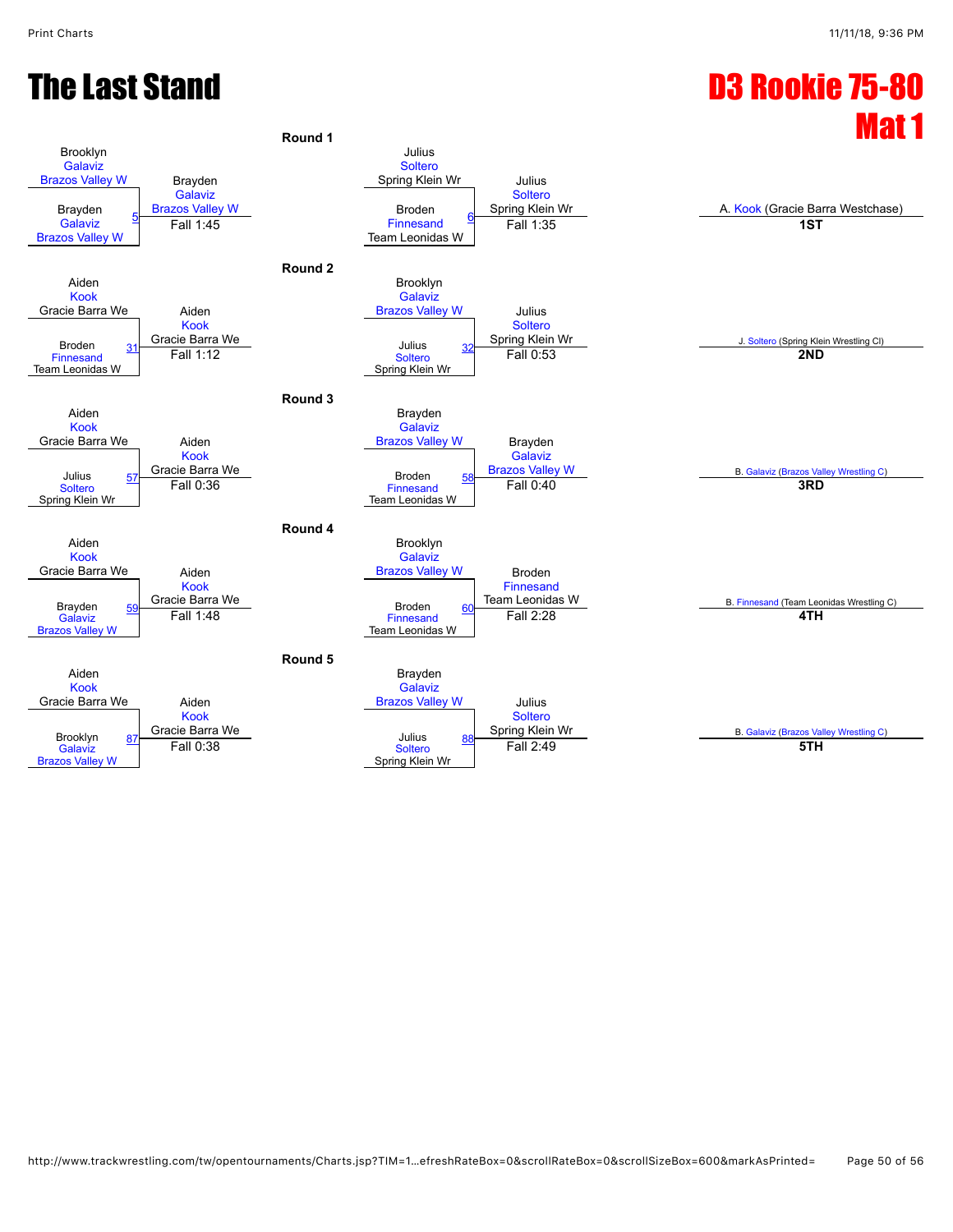![](_page_50_Figure_2.jpeg)

E. [Ure](javascript:viewProfile(917907132)) ([Cypress Wrestling Club\)](javascript:viewClub(358959009)) **3RD**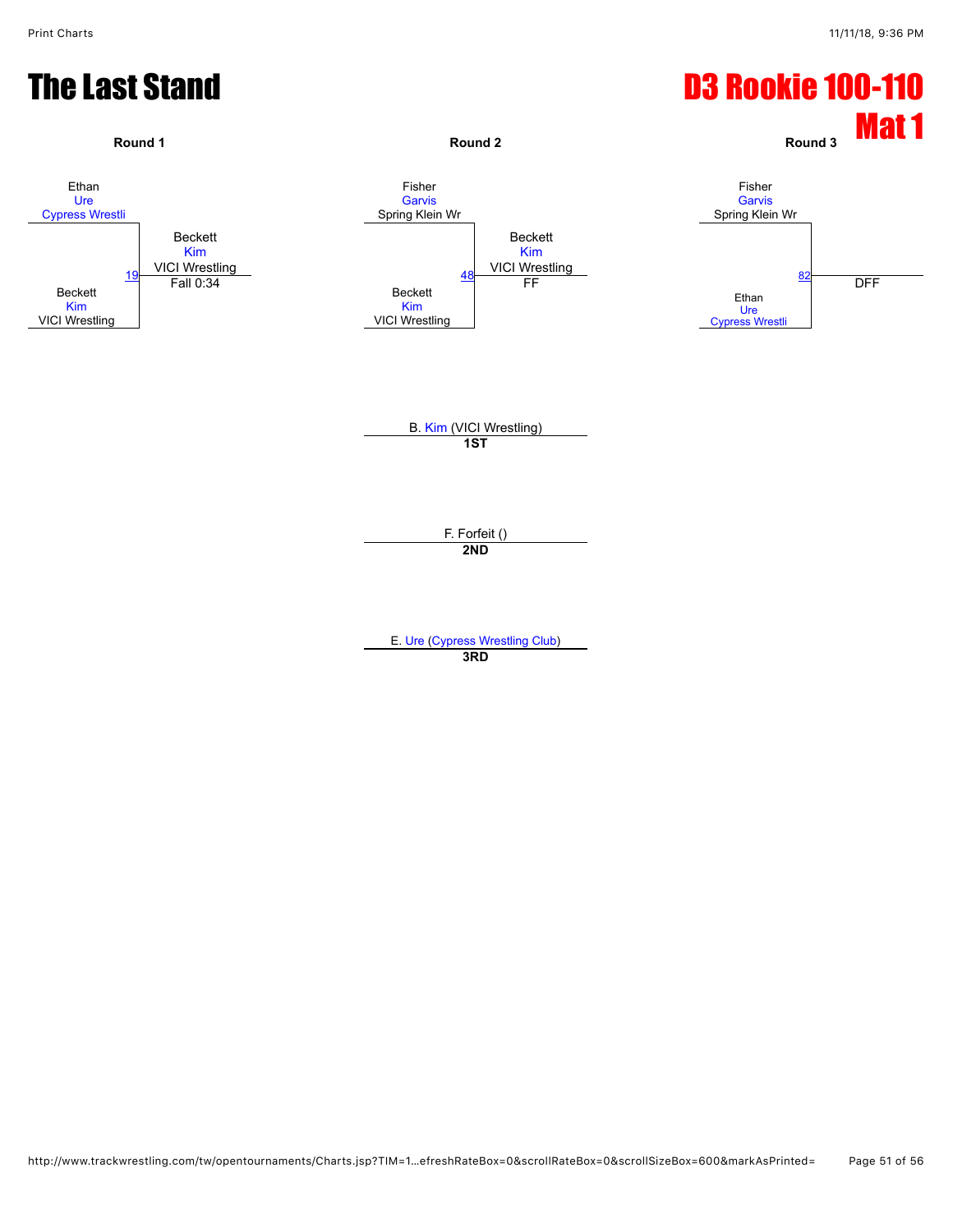![](_page_51_Figure_2.jpeg)

**3RD**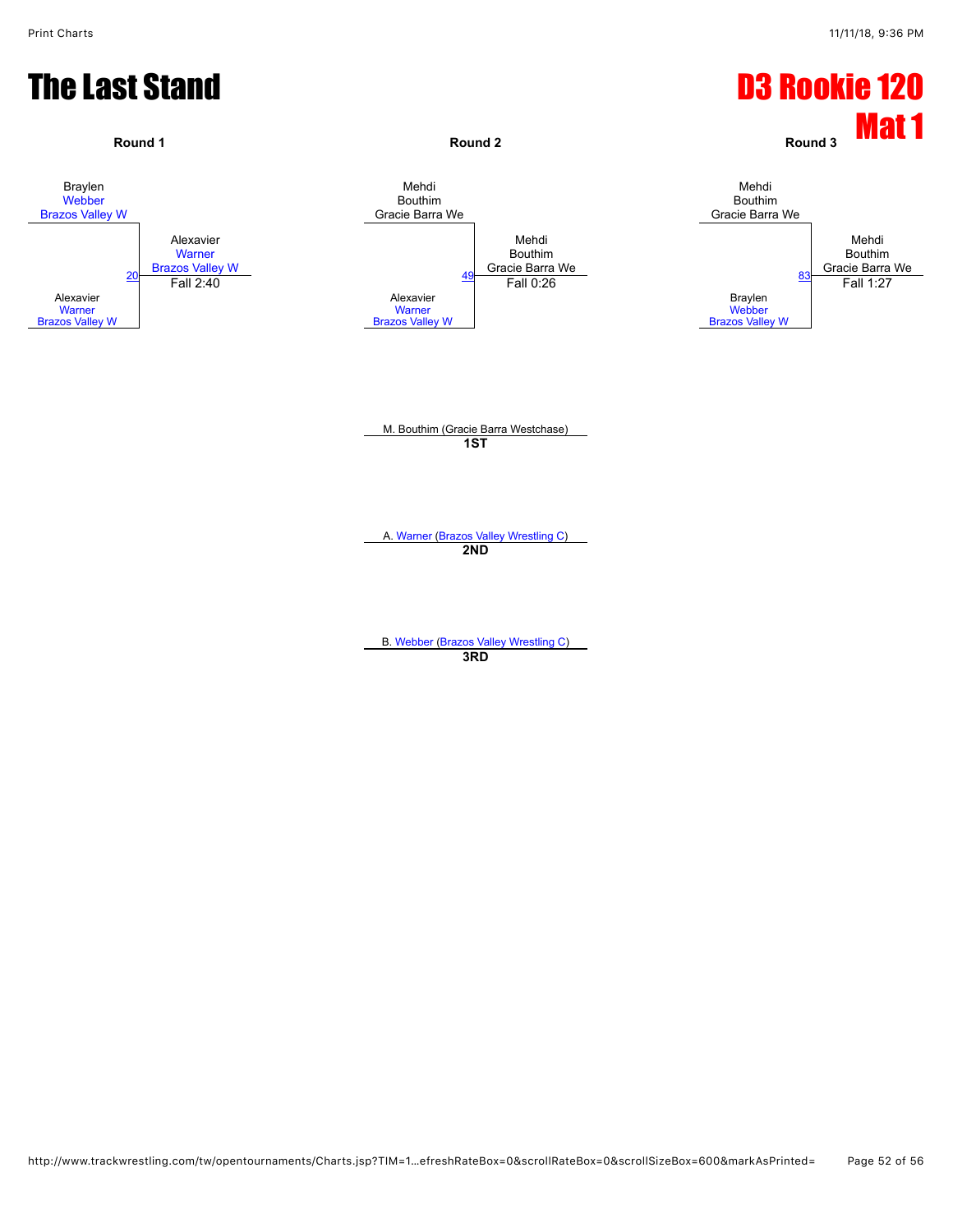![](_page_52_Figure_2.jpeg)

C. Simonetti (Threestyle Wrestling) **3RD**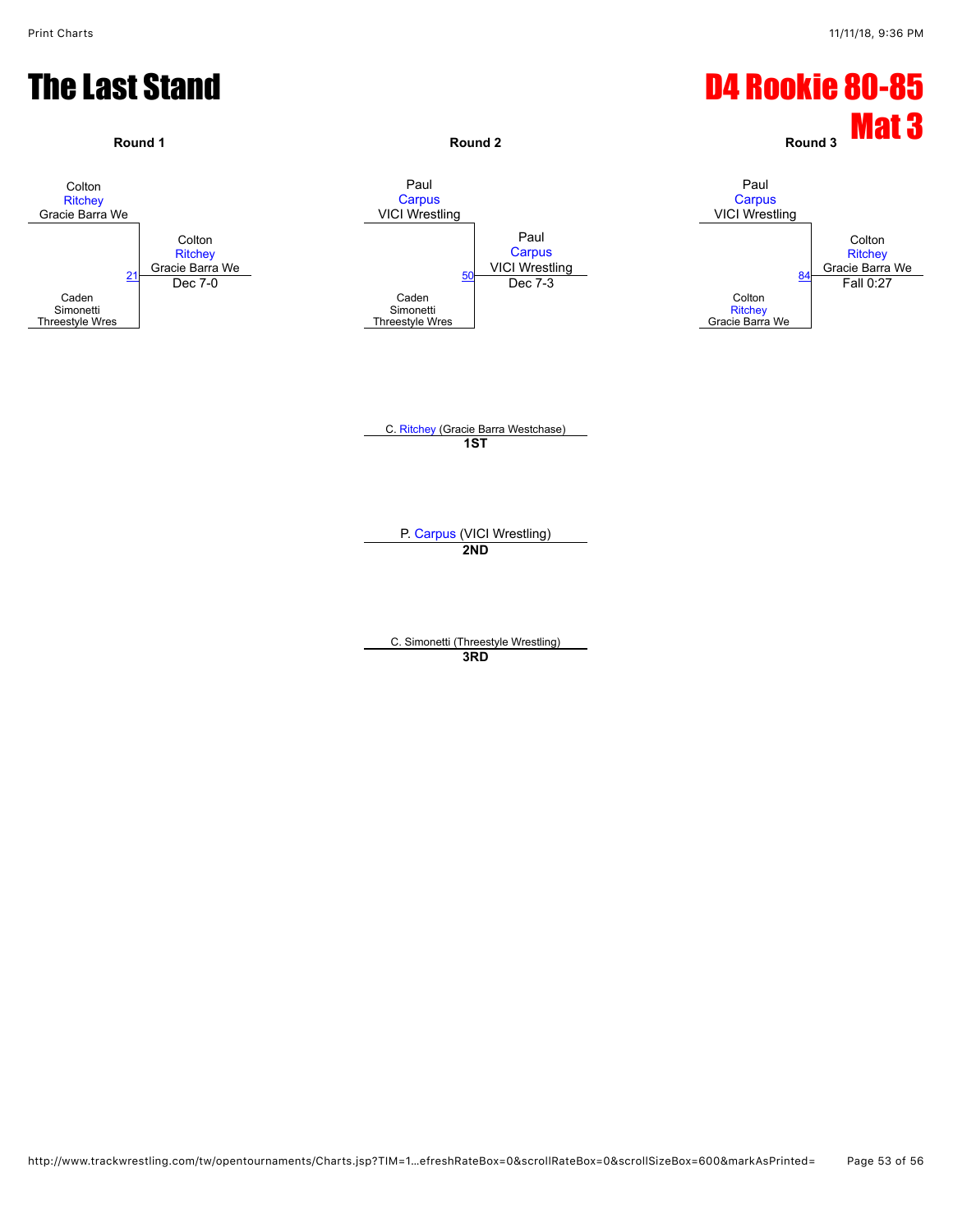![](_page_53_Figure_2.jpeg)

F. [Garvis](javascript:viewProfile(915037132)) (Spring Klein Wrestling Cl) **3RD**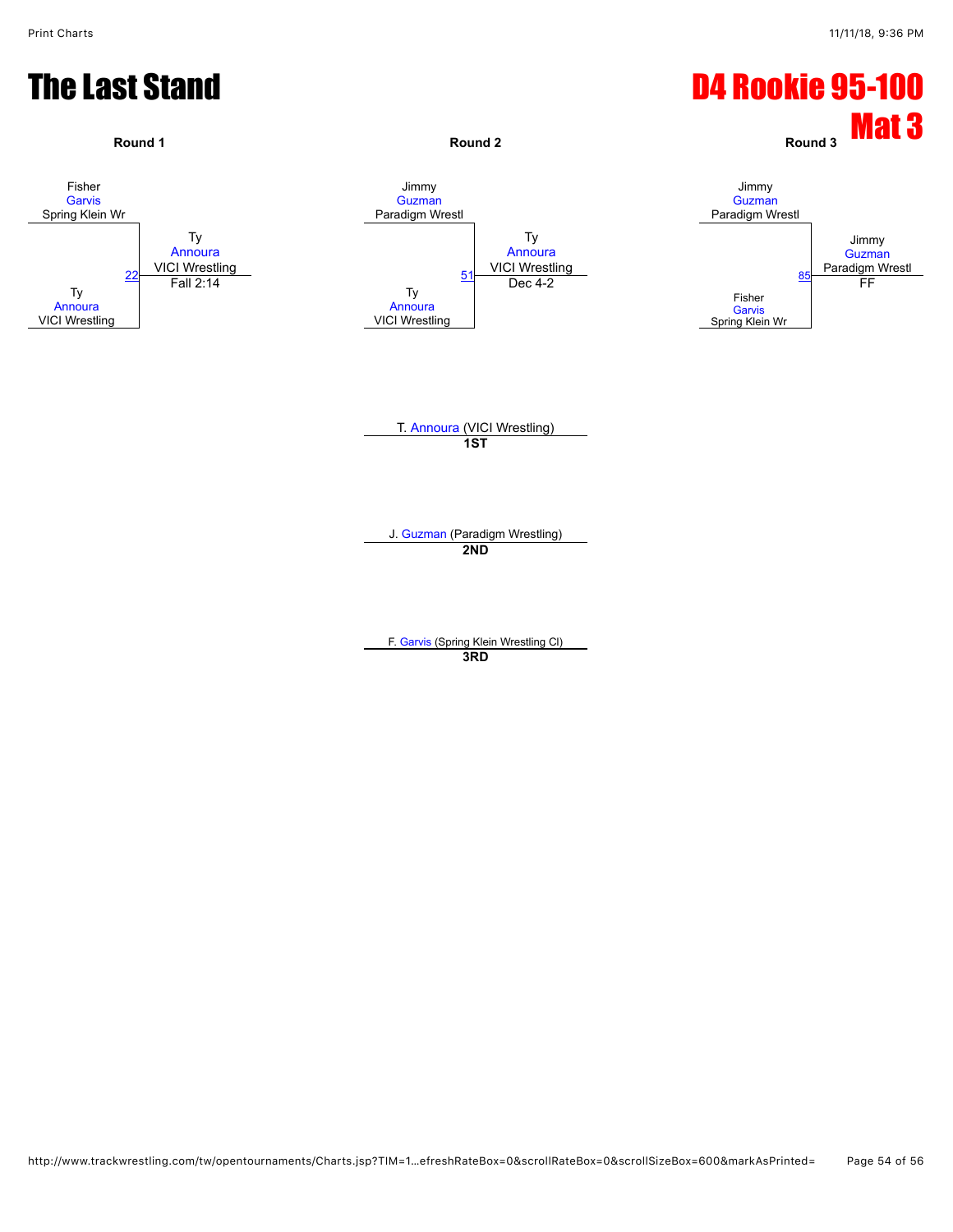![](_page_54_Figure_2.jpeg)

H. [DeLeon](javascript:viewProfile(627825132)) (NB Elite)

**3RD**